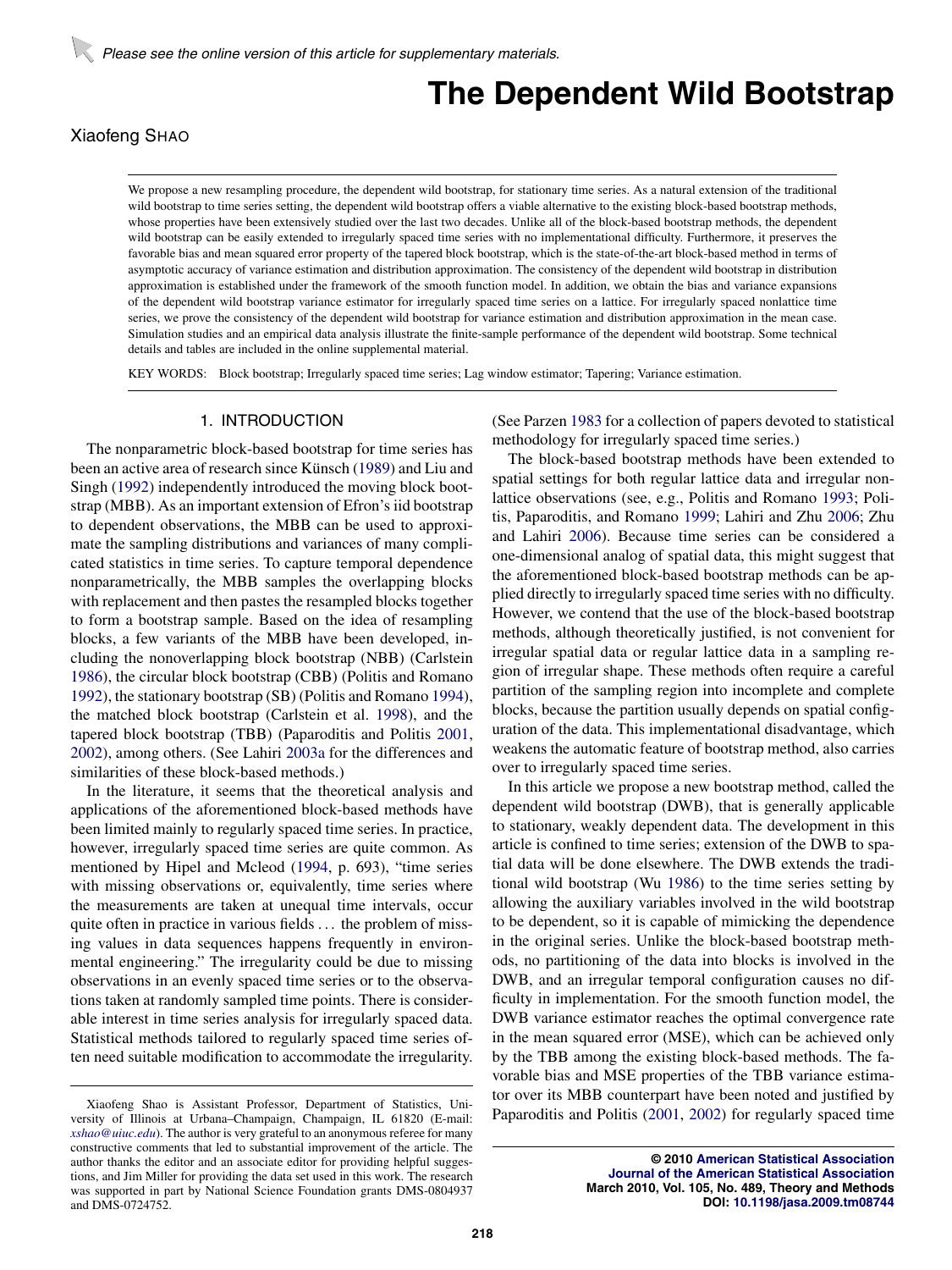<span id="page-1-0"></span>series, but a direct extension of the tapering idea to irregularly spaced time series seems difficult. In contrast, the DWB provides a good alternative to the existing block-based bootstrap methods with its superior capability to cope with missing observations or unequally spaced data.

The remainder of the article is organized as follows. Section 2 describes the DWB and its connection to various blockbased methods in the context of variance estimation for the sample mean. Section [3](#page-3-0) states the consistency of the DWB in distribution approximation for the regularly spaced time series under the framework of a smooth function model. Section [4](#page-4-0) presents asymptotic bias and variance expansions for the DWB variance estimator for irregularly spaced time series on a lattice. For time series taken at randomly sampled time points, Section [5](#page-5-0) establishes the consistency of the DWB for both variance estimation and distribution approximation in the mean case. The results from simulation studies and an empirical data analysis are reported in Section [6.](#page-6-0) Section [7](#page-14-0) concludes. Technical details are relegated to the [Appendix](#page-14-0) and a supplemental online appendix.

## 2. THE DEPENDENT WILD BOOTSTRAP

In this section, to facilitate a comparison between the DWB and the block-based methods, we restrict our attention to the regularly spaced univariate time series. The more general setting, which allows for irregularly spaced multivariate time se-ries, is adopted in Section [4.](#page-4-0) For a stationary time series  $\{X_t\}_{t\in\mathbb{Z}}$ with finite variance, let  $\mu = \mathbb{E}(X_t)$  and  $\gamma_k = \text{cov}(X_0, X_k)$ . Given the observations  $X_n = \{X_t\}_{t=1}^n$ , we define the DWB pseudoobservations as

$$
X_i^* = \bar{X}_n + (X_i - \bar{X}_n)W_i, \qquad i = 1, ..., n,
$$
 (1)

where  $\bar{X}_n = n^{-1} \sum_{t=1}^n X_t$  is the sample mean and  $\{W_i\}_{i=1}^n$  are *n* random variables satisfying the following assumption.

Assumption 2.1. The random variables,  ${W_t}_{t=1}^n$ , are independent of our data,  $\mathcal{X}_n$ ,  $\mathbb{E}(W_t) = 0$ ,  $\text{var}(W_t) = 1$  for  $t = 1, \ldots, n$ . Assume that  $W_t$  is a stationary process with  $cov(W_t, W_{t'}) = a\{(t - t')/l\}$ , where  $a(\cdot)$  is a kernel function and  $l = l_n$  is a bandwidth parameter. Furthermore, assume that

$$
K_a(x) = \int_{-\infty}^{\infty} a(u)e^{-iux} du \ge 0 \quad \text{for } x \in \mathbb{R}.
$$
 (2)

The bandwidth parameter, *l*, plays a similar role as the block size in the block-based methods, as we discuss later. The kernel function  $a(\cdot)$  is the same as the lag window function in the definition of the spectral density estimate introduced later [see (3)]. The condition (2) ensures the nonnegative definiteness of the covariance matrix of  ${W_t}_{t=1}^n$ , which can be shown by an elementary argument. Note that (2) is satisfied by a few commonly used kernels, such as Bartlett, Parzen, and quadratic spectral kernels, and it excludes the truncated kernel and Tukey– Hanning kernel (see Andrews [1991,](#page-16-0) pp. 822–823). The term "dependent wild bootstrap" was coined based on two considerations. On the one hand, it is akin to the wild bootstrap (Wu [1986;](#page-17-0) Liu [1988;](#page-17-0) Mammen [1993\)](#page-17-0), which was originally proposed to deal with independent and heteroscedastic errors in the regression problems; on the other hand, unlike the traditional wild bootstrap, the random variables,  ${W_t}_{t=1}^n$ , here are dependent and so are able to capture the dependence in the original

sample. Strictly speaking, the series  ${W_t}_{t=1}^n$  form a triangular array of the type  $\{W_{tn}: t = 1, ..., n; n = 1, 2, ...\}$ . For convenience of presentation, we use  ${W<sub>t</sub>}^n_{t=1}$ , and no confusion will arise.

The following notation is used throughout the article. For a random variable *ξ*, write  $\xi \in \mathcal{L}^p$  (*p* > 0) if  $\|\xi\|_p =$  $[\mathbb{E}(|\xi|^p)]^{1/p} < \infty$  and let  $\|\cdot\| = \|\cdot\|_2$ . Let  $\theta \to p$ " and  $\theta \to p$ " denote convergence in distribution and in probability, respectively, and let  $O_p(1)$  and  $o_p(1)$  denote being bounded in probability and convergence to 0 in probability, respectively. Let  $N(\mu, \Sigma)$ be a normal distribution with mean  $\mu$  and covariance matrix  $Σ$ . Let  $[a]$  denote the integer part of *a* and  $a ∨ b = max(a, b)$ ,  $a \wedge b = \min(a, b)$  for any  $a, b \in \mathbb{R}$ . Write  $\mathbb{Z}_+ = \{0, 1, 2, \ldots\}$ . For  $\mathbf{v} = (v_1, \ldots, v_p)' \in (\mathbb{Z}_+)^p$ ,  $\mathbf{x} \in \mathbb{R}^p$ , write  $\mathbf{x}^{\mathbf{v}} = \prod_{i=1}^p x_i^{v_i}$ ,  $\mathbf{v}' = \prod_{i=1}^p (v_i!)$ . For  $\boldsymbol{\alpha} = (\alpha_1, \dots, \alpha_p)' \in (\mathbb{Z}_+)^p$ , let  $D^{\boldsymbol{\alpha}}$  denote the differentiable operator  $D^{\alpha} = \frac{\partial^{\alpha_1 + \dots + \alpha_p}}{\partial x_1^{\alpha_1}, \dots, \partial x_p^{\alpha_p}}$  on  $\mathbb{R}^p$ . For a vector  $\mathbf{x} = (x_1, ..., x_p)' \in \mathbb{R}^p$ , let  $\|\mathbf{x}\|_1$ ,  $\|\mathbf{x}\|_1 = \sum_{i=1}^p |x_i|$  denote the Euclidean and  $l^1$  norms of **x**, respectively. The positive constant *C* is generic and may vary from line to line. All asymptotic statements in the article are with respect to  $n \to \infty$  unless specified otherwise.

#### 2.1 Sample Mean

To elucidate the connection between the DWB and other block-based methods, we treat the sample mean case first. Under some moment and weak dependence conditions, we have *Tn* :=  $\sqrt{n}(\bar{X}_n - \mu) \rightarrow_D N(0, \sigma_{\infty}^2)$ , where  $\sigma_{\infty}^2 = \sum_{j=-\infty}^{\infty} \gamma_j$  is assumed to be positive. Let  $f(\lambda) = (2\pi)^{-1} \sum_{k \in \mathbb{Z}} \gamma_k e^{-ik\lambda}, \lambda \in$  $[-\pi, \pi]$  be the spectral density function of the process  $X_t$ . Then  $\sigma_{\infty}^2 = 2\pi f(0)$ . To construct a confidence interval for  $\mu$ , one needs to estimate  $\sigma_{\infty}^2$  or, equivalently,  $f(0)$ . Let  $\hat{\gamma}_k =$  $n^{-1} \sum_{t=|k|+1}^{n} (X_t - \bar{X}_n)(X_{t-|k|} - \bar{X}_n)$  denote the sample autocovariance at lag  $k$ ,  $|k| \le n - 1$ . A large class of spectrum estimators admits the lag-window form

$$
\hat{f}_n(\lambda) = (2\pi)^{-1} \sum_{k=1-n}^{n-1} a(k/l) \hat{\gamma}_k \cos(k\lambda),\tag{3}
$$

where  $a(\cdot)$  is the so-called "lag window function" and  $l = l_n$  is the bandwidth. We can take  $\tilde{\sigma}_{\infty}^2 = 2\pi \hat{f}_n(0)$ . Alternatively, the long run variance  $\sigma_{\infty}^2$  can be estimated by bootstrap methods. Let  $P^*$ ,  $\mathbb{E}^*$ , var<sup>∗</sup>, cum<sup>∗</sup> denote the probability, expectation, variance, and cumulant, respectively, conditional on the data  $\mathcal{X}_n$ . Let  $\bar{X}_{n,DWB}^* = n^{-1} \sum_{t=1}^n \bar{X}_i^*$ , with  $X_i^*$  as defined in (1). Note that  $\mathbb{E}^*(\bar{X}_{n,DWB}^*) = \bar{X}_n$ , so the DWB sample has the mean fixed at  $\bar{X}_n$ . The bootstrapped version of *T<sub>n</sub>* is  $T_n^* = \sqrt{n}(\bar{X}_{n,DWB}^* - \bar{X}_n)$ , and the DWB estimator of  $\sigma_{\infty}^2$  is  $\hat{\sigma}_{l,DWB}^2 = \text{var}^*(T_n^*)$ .

Because later we present the asymptotic equivalence between the DWB variance estimator and its TBB counterpart, here we briefly introduce the TBB procedure (Paparoditis and Politis [2001\)](#page-17-0). Let  $w: \mathbb{R} \to [0, 1]$ ,  $w(t) = 0$  if  $t \notin [0, 1]$ , and  $w(t) > 0$  when *t* is in a neighborhood of 1/2. Further assume that  $w(t)$  is symmetric about  $1/2$  and nondecreasing for *t* ∈ [0, 1/2]. Let  $w_n(t) = w{(t − 0.5)/n}$ ,  $t = 1, ..., n$ , be the data-tapering sequence. For a fixed block size  $l, 1 \le l < n$ , let  $B_i = \{X_i, X_{i+1}, \ldots, X_{i+l-1}\}\$ be the *j*th block,  $j = 1, 2, \ldots, N$  $n - l + 1$ . The number of blocks in the bootstrap sample is denoted by  $b = \lfloor n/l \rfloor$ . For the convenience of presentation, we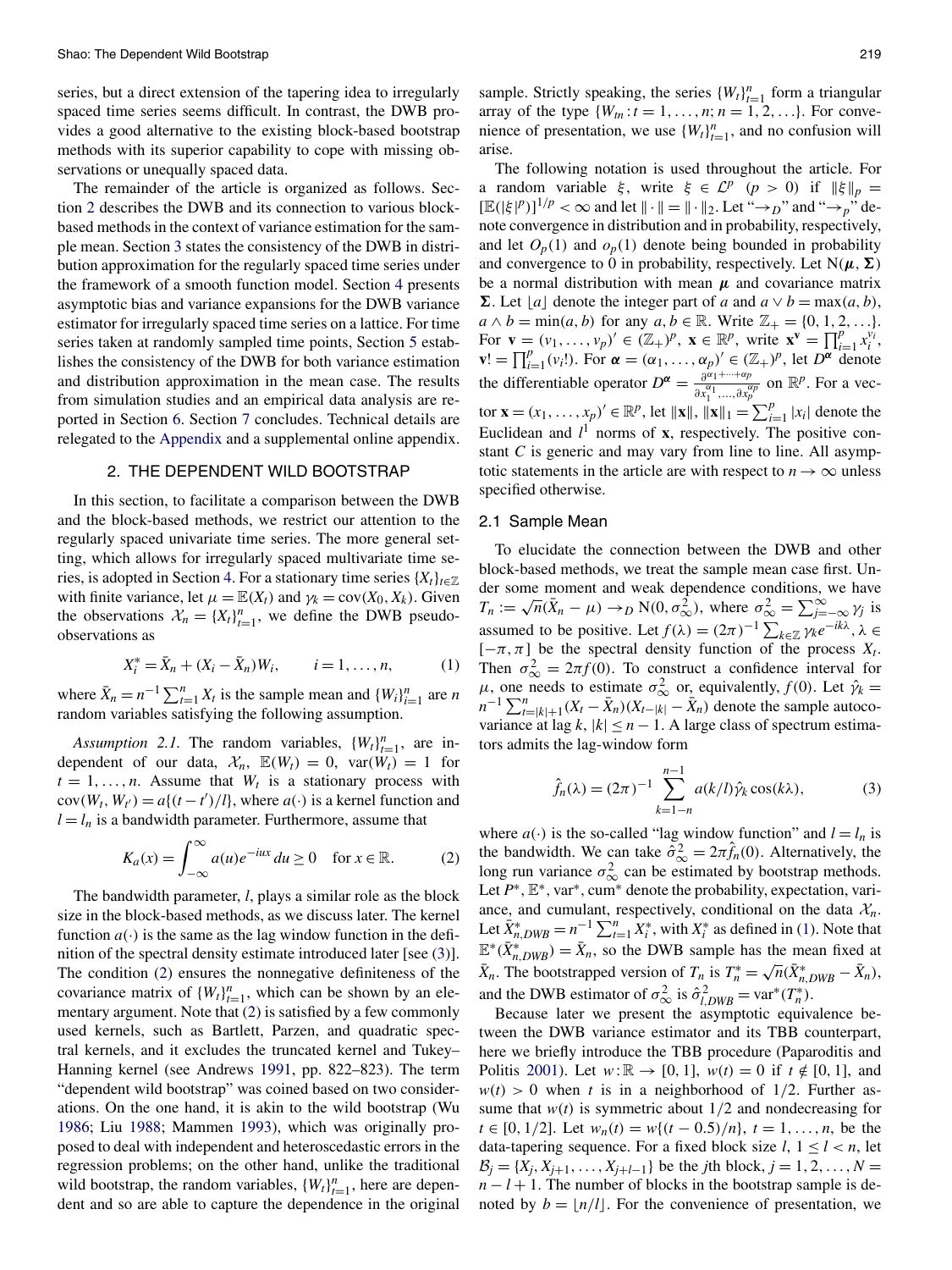<span id="page-2-0"></span>assume that  $n = lb$ . The TBB consists of two steps: (a) Let *i*<sub>0</sub>*,...,i*<sub>*b*−1</sub> be drawn iid distributed with uniform distribution on the set  $\{1, 2, ..., N\}$ ; and (b) for  $m = 0, ..., b - 1$ , let

$$
X_{ml+j}^* = w_l(j) \frac{l^{1/2}}{\|w_l\|_2} (X_{i_m+j-1} - \bar{X}_n), \qquad j = 1, ..., l,
$$
 (4)

where  $||w_l||_2 = \{\sum_{t=1}^l w_l^2(t)\}^{1/2}$ . The TBB estimator of  $\sigma_\infty^2$  is  $\hat{\sigma}_{I,TBB}^2 = n \text{ var}^*(\bar{X}_{n,TBB}^*)$ , where  $\bar{X}_{n,TBB}^*$  is the bootstrapped sample mean based on the TBB pseudoseries  $X_1^*, \ldots, X_n^*$  defined in (4). When  $w(t) = \mathbf{1}(t \in [0, 1])$  (i.e., no tapering), the TBB boils down to the MBB. Furthermore, if  $(i_0, \ldots, i_{b-1})$  are random draws from the set  $\{1 + (j - 1)l\}_{j=1}^b$ , then this corresponds to nonoverlapping tapered block bootstrap.

The asymptotic behavior of  $\hat{\sigma}_{l,DWB}^2$  depends largely on the choice of  ${W_t}_{t=1}^n$ . It turns out that with different choices of  $W_t$ , the DWB delivers asymptotic variance estimators equivalent to those based on various block bootstrap methods. Under Assumption [2.1](#page-1-0) on  $W_t$ , we have

$$
\hat{\sigma}_{l,DWB}^{2} = n^{-1} \sum_{t,t'=1}^{n} (X_{t} - \bar{X}_{n})(X_{t'} - \bar{X}_{n}) \operatorname{cov}^{*}(W_{t}, W_{t'})
$$
  
\n
$$
= n^{-1} \sum_{h=1-n}^{n-1} \sum_{t=1 \vee (1-h)}^{n \wedge (n-h)} (X_{t} - \bar{X}_{n})(X_{t+h} - \bar{X}_{n}) a(h/l)
$$
  
\n
$$
= 2\pi \hat{f}_{n}(0);
$$

that is, it is equivalent to the lag window estimator defined in [\(3\)](#page-1-0). Thus in the sample mean case, the DWB variance estimator depends on  $W_t$  through its covariance kernel  $a(\cdot)$  and the bandwidth parameter *l*. Note that the MBB variance estimator is equivalent to  $2\pi \hat{f}_n(0)$  when  $a(x) = (1 - |x|) \mathbf{1}(|x| \le 1)$  is the Bartlett kernel (see Politis [2003\)](#page-17-0). For the equivalence between the DWB variance estimator and its TBB counterpart, see Remark 2.1. Often in practice, we can take  ${W<sub>t</sub>}^n_{t=1}$  to be multivariate normal with mean 0 and covariance matrix  $\Sigma_l =$  $(\sigma_{ij})_{i,j=1,...,n}$ , where  $\sigma_{ij} = a\{(i-j)/l\}$ . Let  $\underline{W} = (W_1, \ldots, W_n)'$ ; then  $\underline{\mathbf{W}} = \Sigma_l^{1/2} \mathbf{Z}_n$ , where  $\mathbf{Z}_n \sim \mathrm{N}(\mathbf{0}, \mathbf{I}_{n \times n})$ , with  $\mathbf{I}_{n \times n}$  being the  $n \times n$  identity matrix. In the implementation of the DWB,  $\Sigma_l^{1/2}$ *l* need be computed only once for each *l* and given *a(*·*)*. The computation of  $\Sigma_l^{1/2}$  is fast for small and moderate sample sizes. For large *n*, more efficient algorithms, such as circular embedding, can be used to generate **W** (see Dietrich and Newsam [1997\)](#page-16-0). It is worth mentioning that the auxiliary variables **W** do not have to follow multivariate normal distribution (see Example [4.1\)](#page-5-0).

Let  $\tilde{\mathcal{B}}_j = \{j, j + 1, \ldots, j + l - 1\}$  be the *j*th block of indexes corresponding to  $B_j$ . In general, for the MBB, NBB, CBB, and TBB, due to the mechanism of resampling blocks of fixed size,  $X_i^*$  and  $X_{i'}^*$  are independent conditional on the data  $X_n$  if the indexes *i* and *i*' are not in the same block,  $\tilde{B}_{(j-1)l+1}, j = 1, ..., b$ . In particular, the dependence between neighboring observations  $X_l$  and  $X_{l+1}$  are not preserved by its block bootstrap counterpart, whereas for the DWB, dependence of the bootstrap sample is reflected through the dependence of  ${W<sub>t</sub>}^n_{t=1}$ . Assuming that the  $W_t$ 's are *l*-dependent (which is assumed in our theory) and Assumption [2.1](#page-1-0) holds,  $X_i^*$  and  $X_{i'}^*$  are conditionally dependent (independent) whenever  $|i - i'| \leq l$  ( $|i - i'| > l$ ). Thus in the DWB, the block structure is enforced on the covariance matrix

of the variables  $\{W_t\}_{t=1}^n$ , but not on the bootstrap sample itself. So, unlike in the block-based methods, the dependence between  $X_l$  and  $X_{l+1}$  is to some extent preserved by the DWB sample. Furthermore, we note that the DWB sample is no longer stationary conditional on the data.

#### 2.2 Bias and Variance

To state the consistency of  $\hat{\sigma}_{l,DWB}^2$  as an estimator of  $\sigma_{\infty}^2$ , we introduce some assumptions on the lag window function *a(*·*)*.

*Assumption 2.2.* Assume that  $a:\mathbb{R} \to [0, 1]$  is symmetric and has compact support on  $[-1, 1]$ ,  $a(0) = 1$  and  $\lim_{x\to 0}$ {1 –  $a(x)$ // $|x|^q = k_q \neq 0$  for some  $q \in (0, 2]$ .

Several commonly used windows (kernels) in spectral analysis, such as Bartlett, Parzen, and Tukey–Hanning windows, satisfy Assumption 2.2. Furthermore, note that  $q = 1$  for the Bartlett window and  $q = 2$  for the Parzen and Tukey–Hanning windows.

*Proposition [2.1](#page-1-0).* Suppose that Assumption 2.1 on  $W_t$  and Assumption 2.2 (with  $q = 2$ ) on  $a(\cdot)$  hold. (a) Assume that  $X_t \in \mathcal{L}^2$ ,  $\sum_{k=1}^{\infty} k^2 |\gamma_k| < \infty$ , and  $1/l + l/n^{1/3} = o(1)$ . Then

$$
\mathbb{E}(\hat{\sigma}_{l,DWB}^2) = \sigma_{\infty}^2 + \Gamma/l^2 + o(1/l^2),\tag{5}
$$

where  $\Gamma = -k_2 \sum_{k=-\infty}^{\infty} k^2 \gamma_k$ . (b) Assume that  $X_t \in \mathcal{L}^4$ ,<br>  $\sum_{k=1}^{\infty} k_k \gamma_k \sqrt{\frac{2m}{N}}$  cum $(X_0, X_k, X_k, X_k)$  | <  $\infty$  and  $\sum_{k \in \mathbb{Z}} |\gamma_k|$  <  $\infty$ .  $\left| \sum_{k_1, k_2, k_3 \in \mathbb{Z}} \left| \text{ cum}(X_0, X_{k_1}, X_{k_2}, X_{k_3}) \right| < \infty \text{ and } \sum_{k \in \mathbb{Z}} | \gamma_k | < \infty.$ Let  $\Delta = 2\sigma_{\infty}^4 \int_{-1}^{1} a^2(x) dx$ . If  $1/l + l/n = o(1)$ , then

$$
var(\hat{\sigma}_{l,DWB}^2) = \Delta \cdot l/n + o(l/n). \tag{6}
$$

*Proof.* The assertions (5) and (6) are special cases of the bias and variance expressions of the lag window estimator at zero frequency. Thus part (a) follows from theorem 9.4.3 of Anderson [\(1971\)](#page-16-0) (also see Priestley [1981,](#page-17-0) p. 459), and part (b) holds in view of eqs. (3.9)–(3.12) of Rosenblatt [\(1984\)](#page-17-0).

*Remark 2.1.* Let  $w * w(t) = \int_{-1}^{1} w(x)w(x + |t|) dx$  be the selfconvolution of  $w(t)$  and  $a(x) = w * w(x)/w * w(0)$ . Assuming that  $w * w(t)$  is twice continuously differentiable at the origin and some other regularity conditions, Paparoditis and Politis [\(2001\)](#page-17-0) showed that  $\mathbb{E}(\hat{\sigma}_{l,TBB}^2) - \sigma_{\infty}^2 = \Gamma/l^2 + o(1/l^2)$ and  $\text{var}(\hat{\sigma}_{l, TBB}^2) = \Delta \cdot l/n + o(l/n)$ . In other words, the DWB variance estimator and the TBB counterpart are asymptotically equivalent provided that  $a(x) = w * w(x)/w * w(0)$  and the same bandwidth *l* is used. Thus the favorable bias and MSE properties of the TBB variance estimator over other block-based counterparts in the mean case automatically carry over to the DWB on choosing  $q = 2$ .

Fix  $q = 2$ . Following Paparoditis and Politis [\(2001\)](#page-17-0), the MSE is minimized when the bandwidth  $l_n^{opt} = (4\Gamma^2/\Delta)^{1/5} n^{1/5}$ , which gives  $MSE^{opt} = (\Gamma^{2/5} \Delta^{4/5} 5 \cdot 4^{-4/5}) n^{-4/5} \{1 + o(1)\}.$ Given the covariance structure  $\{\gamma_k\}_{k \in \mathbb{Z}}$ , the lag window that minimizes MSE*opt* is the one that minimizes the quantity  $|a''(0)|\{\int_{-1}^{1} a^2(x) dx\}^2$ . Paparoditis and Politis [\(2001\)](#page-17-0) considered the following family of trapezoidal functions:  $w_c^{\text{trap}}(t) =$  $(t/c)\mathbf{1}(t \in [0, c)) + \mathbf{1}(t \in [c, 1-c]) + \{(1-t)/c\}\mathbf{1}(t \in (1-c, 1]).$ It was found that when  $c = 0.43$ , the expression  $|a''(0)| \times$  $\int_{-1}^{1} a^2(x) dx$ <sup>2</sup> reaches its minimum; thus  $w_{0.43}^{\text{trap}}$  is used in our simulation studies. (Also see Andrews [1991](#page-16-0) for consideration of the optimal kernel in a similar context.)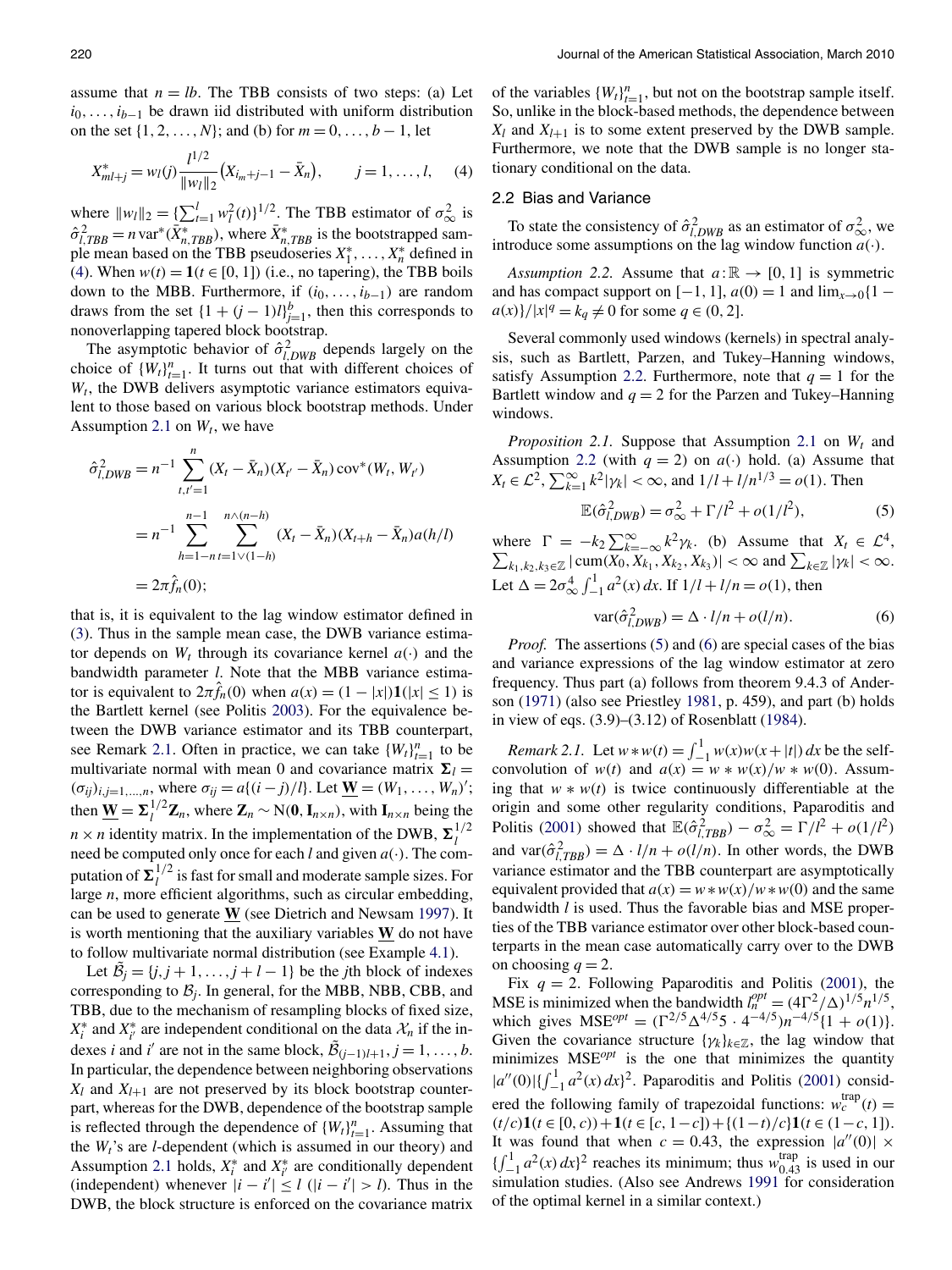## <span id="page-3-0"></span>3. DISTRIBUTION APPROXIMATION VIA THE DEPENDENT WILD BOOTSTRAP

As noted by Paparoditis and Politis [\(2002\)](#page-17-0), applicability of the block-based bootstrap methods is limited to linear or approximately linear statistics that are root-*n* consistent and asymptotically normal. For example, suppose that  $X_t$  is a univariate time series with marginal distribution *F* and the quantity of interest is  $\theta = T(F)$ . A natural estimator of  $\theta$  is  $\hat{\theta}_n = T(\rho_n)$ , where  $\rho_n = n^{-1} \sum_{t=1}^n \delta_{X_t}$  is the empirical measure, with  $\delta_X$  representing a unit mass on point *x*. For an approximately linear statistic  $T(\rho_n)$ , it admits an expansion in a neighborhood of *F*, that is,  $T(\rho_n) = T(F) + n^{-1} \sum_{t=1}^n \text{IF}(X_t; F) + R_n$ , where IF $(x; F)$  is the influence function (Hampel et al. [1986\)](#page-17-0) defined by IF(*x*; *F*) =  $\lim_{\epsilon \downarrow 0} [T\{(1 - \epsilon)F + \epsilon \delta_x\} - T(F)]/\epsilon$  and  $R_n$ is the remainder term. Under suitable conditions,  $n \text{var}(\hat{\theta}_n) =$  $n^{-1} \text{var}\{\sum_{t=1}^{n} \text{IF}(X_t; \rho_n)\} + o(1).$ 

To see whether the DWB is applicable to the approximately linear statistics, we follow Hall and Mammen [\(1994\)](#page-16-0) and interpret the DWB in terms of the generation of random measures. Given the sample  $\mathcal{X}_n$ , the bootstrapped measure  $\rho_n^*$  (corresponding to the DWB) can be considered a random distribution with weights at the points  $X_1, \ldots, X_n$ . Specifically, we can write  $\rho_n^* = n^{-1} \sum_{i=1}^n (W_i + 1 - \bar{W}_n) \delta_{X_i}$ , where  $\bar{W}_n = n^{-1} \sum_{i=1}^n W_i$ and  ${W_t}_{t=1}^n$  are random variables satisfying Assumption [2.1.](#page-1-0) In the case where  $T(F) = \int x dF$ , the foregoing formulation amounts to  $T(\rho_n) = \bar{X}_n$  and  $T(\rho_n^*) = n^{-1} \sum_{t=1}^n (W_t + 1 - t)$  $\bar{W}_n X_t = \bar{X}_n + n^{-1} \sum_{t=1}^n W_t (X_t - \bar{X}_n)$ , which coincides with the bootstrapped sample mean under the definition in [\(1\)](#page-1-0). For more general nonlinear statistics, it may be difficult to obtain bootstrap samples, because  $\rho_n^*$  is not a valid probability measure. But if  $IF(X_t; \rho_n)$  were known once the data were observed, then the DWB could be applied directly to  $IF(X_t; \rho_n)$ . Note that the formulation in the smooth function model is given later. The tapering in the TBB of Paparoditis and Politis [\(2002\)](#page-17-0) is also applied to IF( $X_t$ ;  $\rho_n$ ). On the other hand, IF( $X_t$ ;  $\rho_n$ ) may not be known for some important statistics. For example, when  $T(F) = F^{-1}(1/2)$  (i.e., the median of *X*<sub>1</sub>), a natural estimator is  $T(\rho_n)$  = sample median. Because IF( $X_t$ ; *F*) = [1 – 21{ $X_t$  ≤  $F^{-1}(1/2)$ }]/ $[2F'(F^{-1}(1/2))]$  depends on the unknown marginal density function of  $X_1$ , IF( $X_t$ ;  $\rho_n$ ) is unknown in practice. Therefore, the DWB and the TBB of Paparoditis and Politis [\(2001,](#page-17-0) [2002\)](#page-17-0) are not directly applicable to variance estimation and distribution approximation in this setting. In contrast, the MBB still works, so the applicability of the DWB is not as wide as that of the MBB for regularly spaced time series.

In the sequel, we consider the class of estimators within the framework of the "smooth function model" (Hall [1992;](#page-16-0) Lahiri [2003a\)](#page-17-0). This framework is sufficiently general to include many statistics of practical interest, such as autocovariance, autocorrelation, the Yule–Walker estimator, and other interesting statistics in time series. Let  ${X_t}_{t \in \mathbb{Z}}$  be a stationary process in  $\mathbb{R}^p$  with  $\mu = \mathbb{E}(\mathbf{X}_t)$ . The quantity of interest is  $\theta_0 = H(\mu)$ , where  $H: \mathbb{R}^p \to \mathbb{R}$  is a smooth function. Write  $\sigma_n^2 = n \text{var}(\hat{\theta}_n)$ , where  $\hat{\theta}_n = H(\bar{\mathbf{X}}_n)$ . Let  $\nabla(\mathbf{x}) =$ {*∂H(***x***)/∂x*1*,∂H(***x***)/∂x*2*,...,∂H(***x***)/∂xp*} be the vector of first-order partial derivatives of *H* at **x**. Write  $\nabla = \nabla(\mu)$  and  $\Sigma_{\infty} = \sum_{k=-\infty}^{\infty}$  cov $(\mathbf{X}_0, \mathbf{X}_k)$ . Under some suitable conditions, we have  $\sqrt{n}(\hat{\theta}_n - \theta_0) \rightarrow_D N(0, \tau_\infty^2)$ , where  $\tau_\infty^2 = \nabla^2 \Sigma_\infty \nabla > 0$ .

The sampling distribution of  $\sqrt{n}$ { $H(\bar{\mathbf{X}}_n) - H(\boldsymbol{\mu})$ } can be approximated by its bootstrap analog,  $\sqrt{n} \{H(\mathbf{\bar{X}}_n^* - H(\mathbf{\mu}))\}$  can be approximated by its bootstrap analog,  $\sqrt{n} \{H(\mathbf{\bar{X}}_n^* - D(W_B)) - H(\mathbf{\bar{X}}_n)\}$ . Alternatively, because IF( ${\bf X}_t$ ;  $\rho_n$ ) =  $\nabla (\bar{\bf X}_n)'({\bf X}_t - \bar{\bf X}_n)$ , we can apply the DWB to IF( $X_t$ ;  $\rho_n$ ), and the resulting bootstrap approximation is  $\nabla(\bar{\mathbf{X}}_n) / \sqrt{n}(\bar{\mathbf{X}}_{n,DWB}^*, -\bar{\mathbf{X}}_n)$ , which is asymptotically equivalent to  $\sqrt{n} \{H(\mathbf{X}_{n,DWB}^{*}) - H(\mathbf{X}_{n})\}$ . In practice, when obtaining a closed-form expression for the derivative of *H*(·*)* is difficult,  $\sqrt{n} \{ H(\bar{X}_{n,DWB}^*) - H(\bar{X}_n) \}$  is preferred, because it does not involve a calculation of the derivative. We state the consistency only for  $\sqrt{n} \{H(\bar{\mathbf{X}}_{n,DWB}^{*}) - H(\bar{\mathbf{X}}_{n})\}$ , but the same argument can be applied to show the consistency for  $\nabla (\bar{\mathbf{X}}_n)' \sqrt{n} (\bar{\mathbf{X}}_{n,DWB}^* - \bar{\mathbf{X}}_n)$ .

Let  $\alpha(k)$  denote strong mixing coefficients of the process  $\mathbf{X}_t$ ; by  $X_{t,i}$  the *i*th component of  $X_t$ . The following assumptions are needed to state the consistency of the DWB in distribution approximations.

 $\sum_{j=1}^{\infty} \alpha(j)^{\delta/(2+\delta)} < \infty$  and  $\mathbb{E} \|\mathbf{X}_1\|^{2+\delta} < \infty$ . Also suppose that *Assumption 3.1.* Assume that there exists a  $\delta \geq 2$  such that  $\Sigma_{\infty}$  is nonsingular.

*Assumption 3.2.* For any  $(i_1, i_2, i_3, i_4) \in \{1, 2, ..., p\}^4$ , we have

$$
\sum_{t_2,t_3=-\infty}^{\infty} \left| \text{cum}\big(X_{0,i_1},X_{t_1,i_2},X_{t_2,i_3},X_{t_3,i_4}\big)\right| < \infty.
$$

*t*<sub>1</sub>*,* 

*Theorem 3.1.* Assume that the function *H* is differentiable in a neighborhood of  $\mu$ , that is,  $N_H = \{ \mathbf{x} \in \mathbb{R}^p : ||\mathbf{x} - \mu|| \leq \mu \}$  $\{\epsilon\}$  for some  $\epsilon > 0$ ,  $\sum_{|\alpha|=1} |D^{\alpha}H(\mu)| \neq 0$ , and the first partial derivatives of *H* satisfy a Lipschitz condition of order  $s > 0$  on  $N_H$ . Suppose that Assumptions [2.2,](#page-2-0) 3.1, and 3.2 and  $l^{-1} + l/n^{\delta/(2+2\delta)} = o(1)$  hold. Further assume that  $W_t$  satisfy Assumption [2.1,](#page-1-0)  $W_t \in \mathcal{L}^{2+\delta}$  and  $W_t$  are *l*-dependent. Then

$$
\sup_{x \in \mathbb{R}} \left| P\left[\sqrt{n} \{H(\bar{\mathbf{X}}_n) - H(\boldsymbol{\mu})\} \le x \right] \right|
$$

$$
-P^*\big[\sqrt{n}\{H(\bar{\mathbf{X}}_{n,DWB}^*)-H(\bar{\mathbf{X}}_n)\}\leq x\big]\big|=o_p(1).
$$

Note that the *l*-dependence of  $W_t$  implies that for each  $t \in \mathbb{N}$ , the two sets of random variables  $\{W_i, i \leq t\}$  and  $\{W_i, i \geq t +$  $l + 1$  are independent. We impose this assumption to facilitate the blocking argument used in the proof. If the underlying process that generates  ${W_t}_{t=1}^n$  is Gaussian, then it holds under Assumptions [2.1](#page-1-0) and [2.2.](#page-2-0) The same comment applies to The-orems [4.1,](#page-4-0) [4.2,](#page-4-0) and [5.2,](#page-6-0) where the *l*-dependence of  $W_t$  [ $W(t)$ ] greatly simplifies the argument in deriving the bias and variance expansions for the DWB variance estimator and proving the consistency of the DWB distribution estimator for irregularly spaced time series.

*Remark 3.1.* When  $\delta > 2$ , the main restriction on the bandwidth *l* allows for  $l = O(n^{1/3})$ . Thus the optimal bandwidths  $l^{opt} = Cn^{1/5}$  for  $q = 2$  (see Corollary [4.1\)](#page-4-0) and  $l^{opt} = Cn^{1/3}$ for  $q = 1$  are both included. The mixing condition in Assumption 3.1 is standard (see Doukhan [1994\)](#page-16-0). The summability of cumulants condition in Assumption 3.2 is commonly adopted in spectral analysis (Brillinger [1975\)](#page-16-0) and is implied by appropriate mixing conditions (Zhurbenko and Zuev [1975;](#page-17-0) Andrews [1991\)](#page-16-0). In particular, lemma 1 of Andrews [\(1991\)](#page-16-0) implies that Assumption 3.2 holds if  $\mathbb{E} \|\mathbf{X}_1\|^{4+\delta} < \infty$  and  $\sum_{j=1}^{\infty} j^2 \alpha(j)^{\delta/(4+\delta)} < \infty$ for some  $\delta > 0$ .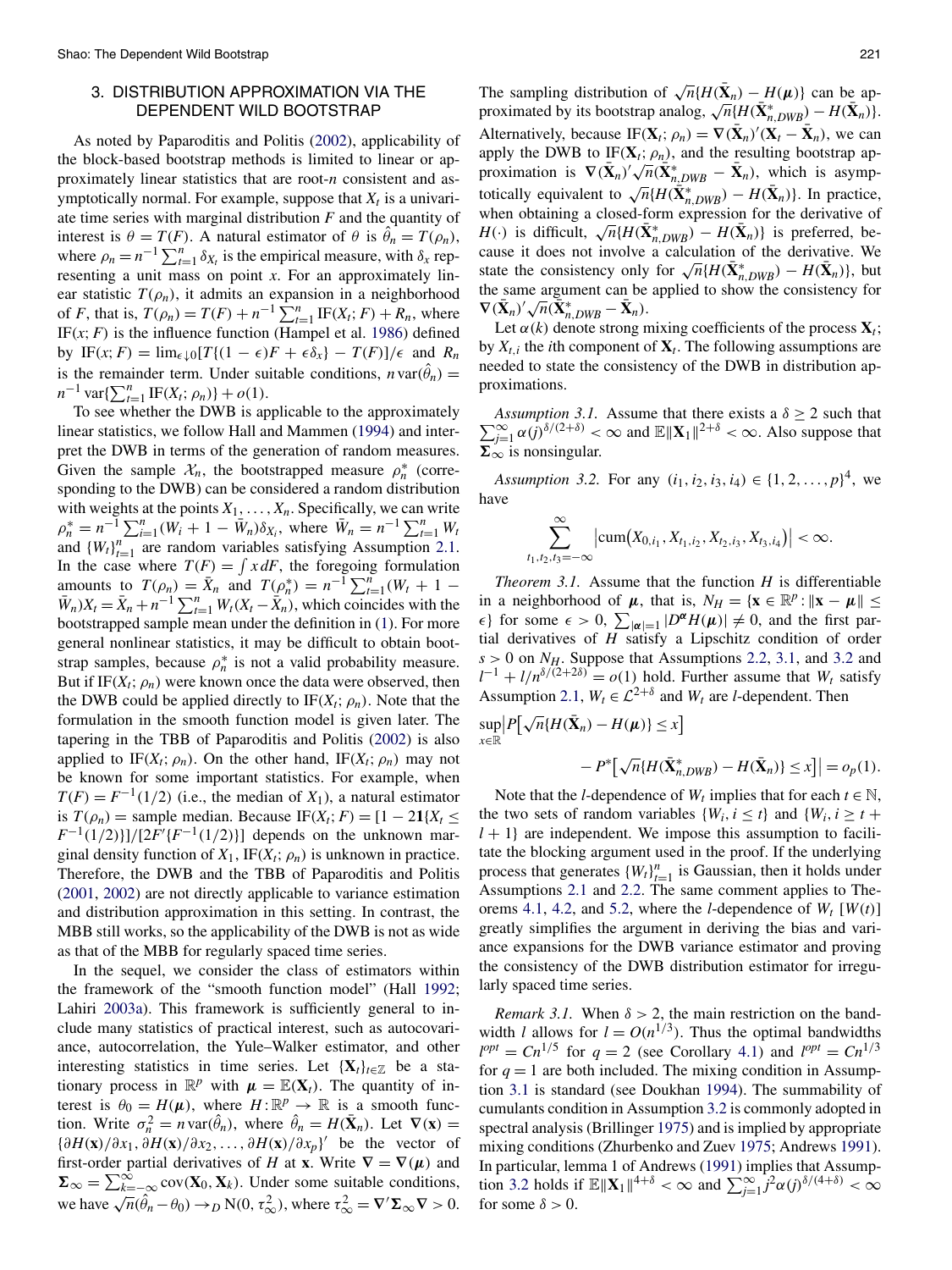# <span id="page-4-0"></span>4. IRREGULARLY SPACED TIME SERIES ON A LATTICE

In practice, the practitioners are often faced with irregularly spaced time series, which arise if there are missing observations in the series. The values missing may be scattered or missing in blocks. Mathematically, suppose that we observe a stationary time series  $\mathbf{X}_t \in \mathbb{R}^p$  at time points  $t_1 < t_2 < \cdots < t_n$ . Again, we are interested in the statistic  $\hat{\theta}_n = H(\bar{\mathbf{X}}_n)$ , where  $\overline{\mathbf{X}}_n = n^{-1} \sum_{j=1}^n \mathbf{X}_{t_j}$ . Under some appropriate conditions, theo-rem 4.3 of Lahiri [\(2003b\)](#page-17-0) asserts that  $n^{-1/2} \sum_{j=1}^{n} {\{\mathbf{X}_{t_j} - \boldsymbol{\mu}\}} \rightarrow_D$  $N(0, \Sigma_{\infty})$ , which implies, in conjunction with the smoothness of  $H(\cdot)$ ,  $\sqrt{n} \{H(\bar{\mathbf{X}}_n) - H(\boldsymbol{\mu})\} \to_D N(0, \tau_\infty^2)$ . A problem of interest is to estimate  $\tau_n^2 = n \text{var}(\hat{\theta}_n)$  or, equivalently, its limiting variance,  $\tau_{\infty}^2 = \lim_{n \to \infty} \tau_n^2$ .

Because the DWB procedure does not involve a partition of the data (or the associated time indexes) into blocks, tapering, and so on, it can be readily applied to irregularly spaced time series. Specifically, the DWB sample is generated by  $\mathbf{X}_{t_j}^* =$  $\bar{\mathbf{X}}_n + {\mathbf{X}_{t_j}} - \bar{\mathbf{X}}_n W_{t_j}, j = 1, \ldots, n$ , where  ${W_{t_j}}_{j=1}^n$  satisfy the following assumption:

Assumption 4.1. The random variables  ${W_{t_j}}_{j=1}^n$  are independent of the data and are a realization of a stationary process with  $\mathbb{E}\{W_{t_j}\} = 0$ ,  $\text{var}\{W_{t_j}\} = 1$ , and  $\text{cov}(W_{t_j}, W_{t_{j'}}) = a\{(t_j - t_{j'})/l\},$ where  $a(\cdot)$  satisfies [\(2\)](#page-1-0).

A simple example of  ${W_{t_j}}_{j=1}^n$  that satisfies Assumption 4.1 is  $N(0, \Sigma_W)$ , where  $\Sigma_W = [a\{(t_i - t_j)/l_n\}]$ ,  $i, j = 1, ..., n$ . In principle, the DWB is applicable to any temporal configuration; that is,  $\{t_1, \ldots, t_n\}$  can be arbitrary. To facilitate asymptotic analysis, we adopt a one-dimensional analog of the formulation used in most theoretical work for spatial block bootstrap (Lahiri [2003a;](#page-17-0) Nordman, Lahiri, and Fridley [2007\)](#page-17-0). Let  $R_n = \lambda_n R_0$ , where  $\lambda_n$ is a sequence of positive real numbers such that  $\lambda_n \uparrow \infty$  as  $n \rightarrow \infty$  and  $R_0$  satisfies the following assumption.

*Assumption 4.2.* Define  $R_0$  to be a Borel subset of  $(-1/2,$ 1*/*2] containing an open neighborhood of the origin such that for any sequence of positive real numbers  $a_n \to 0$ , the number of cubes of the scaled lattice  $a_n \mathbb{Z}$  that intersect  $R_0$  and  $R_0^c$  is  $O(1)$  as  $n \to \infty$ .

Assumption 4.2 is the one-dimensional analog of assumption (1) of Nordman, Lahiri, and Fridley [\(2007,](#page-17-0) p. 475) (also see Lahiri and Zhu [2006\)](#page-17-0). It ensures that the effect of the data points lying near the boundary of the line segments is negligible and is satisfied when  $R_0 = \bigcup_{i=1}^m (a_i, b_i]$ , where  $(a_i, b_i] \subset (0, 1]$ . We assume that  $\{t_1, \ldots, t_n\} = \{t \in \mathbb{Z} \cap R_n\}$ ; that is, the time points are located on a one-dimensional lattice. The foregoing definition implies that  $n \sim \lambda_n |R_0|$ , where |*R*<sub>0</sub>| denotes the Lebesgue measure of a set  $R_0$  in  $\mathbb R$ . In the special case where  $R_0 = (-1/2, 1/2]$  and  $\lambda_n = n$ , it reduces to regularly spaced time series. This formulation excludes the case where the observations are taken on randomly sampled time points. The property of the DWB under random sampling is investigated in Section [5.](#page-5-0)

Denote the bootstrap version of  $\hat{\theta}_n$  by  $\hat{\theta}_n^* = H(\bar{\mathbf{X}}_n^*)$ , with  $\bar{\mathbf{X}}_n^* = n^{-1} \sum_{j=1}^n \mathbf{X}_{t_j}^*$ , the DWB estimator of  $\tau_\infty^2$  by  $\hat{\tau}_n^2 = n \times$  $var^*(\hat{\theta}_n^*)$ . Note that  $\tau_{\infty}^2 = \sum_{k \in \mathbb{Z}} r_k$ , where  $r_k = cov(\nabla^{\prime} \mathbf{X}_t)$ ,  $\nabla'$ **X**<sub>*t*+*k*</sub> $)$ . To give the (asymptotic) bias and variance expansions of  $\hat{\tau}_n^2$ , we need to introduce the following conditions.

Condition  $D_r$ :  $H : \mathbb{R}^p \to \mathbb{R}$  is *r*-times continuously differentiable and satisfies that max $\{|D^{\mathbf{v}}H(\mathbf{x})|:|\mathbf{v}| = r\} \leq C(1 + ||\mathbf{x}||^{\kappa_r}),$  $\mathbf{x} \in \mathbb{R}^p$  for some integers  $\kappa_r \geq 1, r = 1, 2, 3$ .

Condition  $M_r$ :  $\mathbb{E} \|\mathbf{X}_1\|^{2r+\delta} < \infty$  and  $\Delta(r, \delta) = \sum_{n=1}^{\infty} n^{2r-1} \times$  $\alpha(n)^{\delta/(2r+\delta)} < \infty$  for some  $\delta > 0$ .

Condition *C<sub>r</sub>*: For any  $(i_1, ..., i_s) \in \{1, ..., p\}^s$ ,  $2 \le s \le r$ ,

$$
\sum_{t_1,t_2,...,t_{s-1}\in\mathbb{Z}}\left|\text{cum}(X_{0,i_1},X_{t_1,i_2},\ldots,X_{t_{s-1},i_s})\right|<\infty.
$$

*Theorem 4.1.* Suppose that Assumptions [2.2](#page-2-0) (with  $q = 2$ ), 4.1, and 4.2 and Conditions  $C_8$  and  $D_3$  hold, and that  $M_r$ holds with  $r = (3 + \kappa_3) \vee (2\kappa_2) \vee 4$ . Assume that  $1/l_n +$  $l_n/n^{1/4} = o(1), \sum_{k \in \mathbb{Z}} |kr_k| < \infty$ , and  $W_{t_j}, j = 1, ..., n$ , are  $l_n$ dependent. Then  $\mathbb{E}(\hat{\tau}_n^2) = \tau_{\infty}^2 + B_0 l_n^{-2} + o(l_n^{-2}),$  where  $B_0 =$  $-k_2 \sum_{k=-\infty}^{\infty} k^2 r_k$ .

*Remark 4.1.* Lahiri [\(1999\)](#page-17-0) used conditions  $D_r$  and  $M_r$  to derive the bias and variance expansions of the block-based bootstrap variance estimator. The constraint on the bandwidth  $l_n$  is a bit restrictive because of some technical requirements, but it does not exclude the optimal bandwidth, which is of order  $O(n^{1/5})$  (see Corollary 4.1). Theorem 4.1 still holds if we replace  $\tau_{\infty}^2$  by  $\tau_n^2$ , because  $\tau_n^2 = \tau_{\infty}^2 + O(n^{-1/2})$  (cf. lemma 10.1 in Nordman and Lahiri [2004\)](#page-17-0).

*Theorem 4.2.* Suppose that Assumptions [2.2,](#page-2-0) 4.1, and 4.2 and Conditions  $C_{16}$  and  $D_3$  hold, and that  $M_r$  holds with  $r = (6 + 2\kappa_3) \vee (4\kappa_2) \vee 8$ . Assume that  $1/l_n + l_n/n^{1/2} =$  $o(1)$ ,  $\sum_{k \in \mathbb{Z}} |kr_k| < \infty$ , and  $W_{t_j}, j = 1, \ldots, n$ , are  $l_n$ -dependent. Then we have  $var(\hat{\tau}_n^2) = D_0 l_n / n \{1 + o(1)\}$ , where  $D_0 =$  $2\tau_{\infty}^4 \int_{-1}^1 a^2(x) dx$ .

*Corollary 4.1.* Under the combined assumptions of Theorems 4.1 and 4.2, the optimal bandwidth that minimizes the MSE of the DWB variance estimator is given by  $l_n^{opt} =$  $(4B_0^2/D_0)^{1/5}n^{1/5}$ , and the corresponding MSE is  $\{(4^{-4/5} +$  $4^{1/5}$  $B_0^{2/5}$  $D_0^{4/5}$  $n^{-4/5}$  $\{1+o(1)\}.$ 

Unlike the choice of the block size, the bandwidth *l* in the DWB does not have to be an integer in practice, so the optimal theoretical MSE can be reached by choosing a noninteger bandwidth. For spatial data on a regular grid, Nordman, Lahiri, and Fridley [\(2007\)](#page-17-0) obtained the asymptotic bias and variance expansions of the spatial block bootstrap variance estimator under the framework of smooth function model. Their results, when reduced to the one-dimensional case, amount to  $1/l_n$  and  $l_n/n$ for the order of the leading terms in the bias and variance expansions. Consequently, the order of the leading term in the minimized MSE is  $n^{-2/3}$  for both MBB and NBB. Therefore, in terms of the optimal MSE, the MBB (NBB) is inferior to the DWB for both regularly and irregularly spaced time series on a lattice. It is also worth noting that all the theoretical results still hold if we approximate the sampling distribution (or the variance) of  $\sqrt{n}$ { $H$ (**X**<sub>n</sub>) −  $H$ ( $\mu$ )} by its bootstrap counterpart based ance) or  $\sqrt{n_1 n} (\mathbf{X}_n) - n(\mu)$  by its bootstrap counterpart based<br>on  $\nabla (\bar{\mathbf{X}}_n)' \sqrt{n} (\bar{\mathbf{X}}_n^* - \bar{\mathbf{X}}_n)$ . In this case, the strong moment conditions in Theorems 4.1 and 4.2 can be relaxed in view of the proof of Theorem 4.1.

Up to this point, we have justified the consistency of the DWB for distribution approximation for regularly spaced time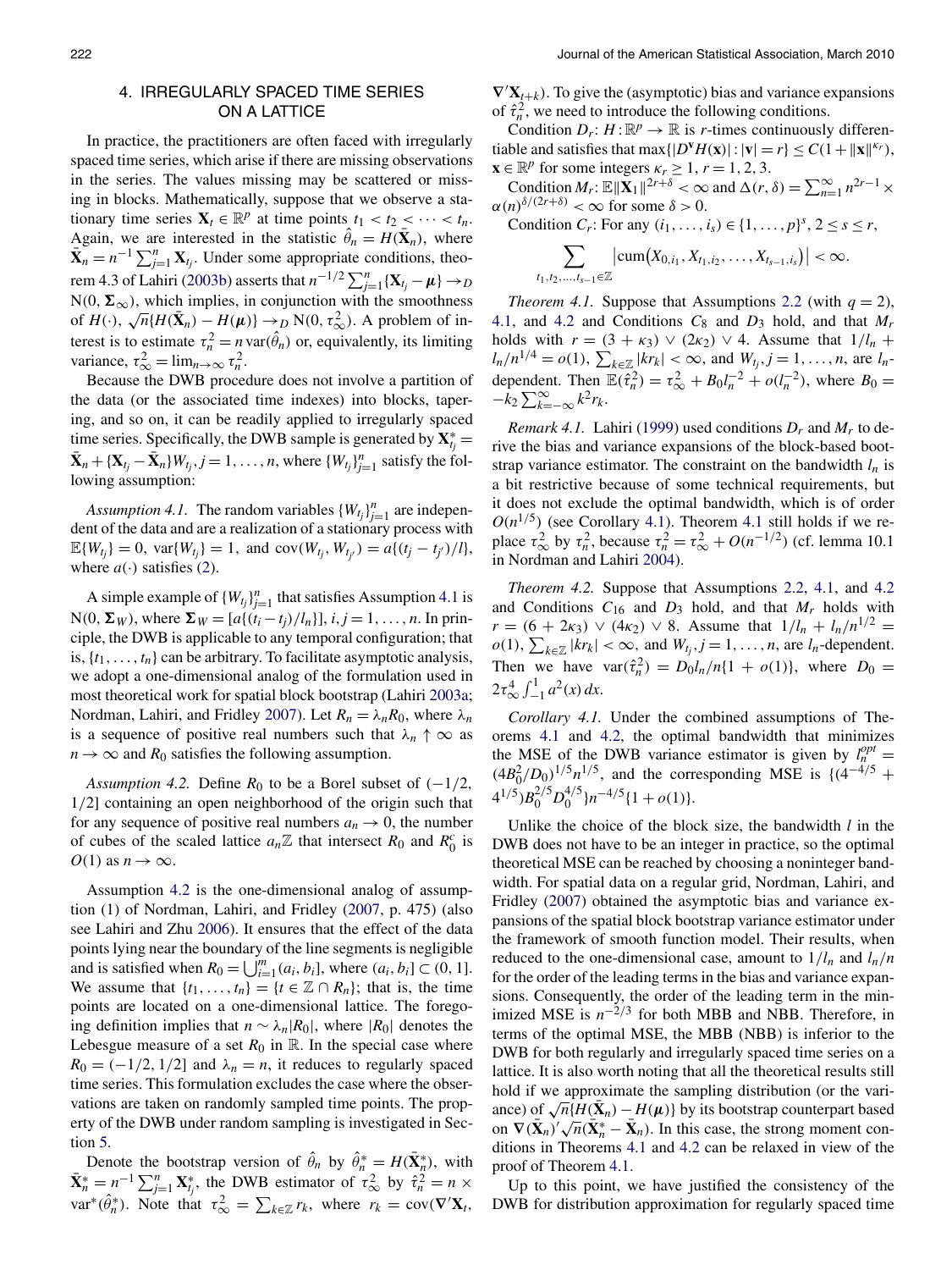<span id="page-5-0"></span>series, and obtained the bias and variance expansions of the DWB variance estimator for irregularly spaced time series on a lattice under the framework of smooth function model. A natural next step is to investigate whether the DWB can offer the second-order correctness, that is, better than normal approximation. In the regularly spaced case, the second-order correctness for the MBB has been studied by Lahiri [\(1992,](#page-17-0) [2007\)](#page-17-0) and Götze and Künsch [\(1996\)](#page-16-0). We have not been able to obtain any results for the DWB, but it is certain that the choice of multivariate normal distribution for  $W_t$ , although convenient, would not lead to the second-order correctness in general. If the  $W_t$  are multivariate normal, then cum $(W_i, W_j, W_k) = 0$  for any  $(i, j, k)$ , which implies that cum<sup>\*</sup> $(X_i^*, X_j^*, X_k^*) = 0$  for any *i*, *j*, *k* = 1, ..., *n*. So the DWB sample would not be able to match possibly nonzero third cumulants of the original univariate process and would not yield the second-order correctness. If the time series  $X_t$  is Gaussian, we conjecture that the DWB using multivariate normal  $W_t$  would yield the second-order correctness for the properly studentized statistic under the framework of smooth function model, although a rigorous proof is well beyond the scope of this article. On the other hand, the  ${W<sub>t</sub>}^n_{t=1}$  do not have to follow a multivariate normal distribution, as illustrated by the following example.

*Example 4.1.* Let  $W_t = (\widetilde{W}_t^2 - 1)/\sqrt{2}$ , where  ${\{\widetilde{W}_t\}}_{t=1}^n$  are multivariate normal random variables with mean 0 and covariance matrix  $\Sigma_l = (\tilde{\sigma}_{ij})_{i,j=1,...,n}$ ,  $\tilde{\sigma}_{ij} = \tilde{a}(|i-j|/l)$ , where  $\tilde{a}(\cdot)$ satisfies [\(2\)](#page-1-0) and Assumption [2.2.](#page-2-0) Then it is easy to see that  $W_t$ satisfies Assumption [2.1](#page-1-0) with  $cov(W_t, W_s) = cov^2(\widetilde{W}_t, \widetilde{W}_s)$  $\tilde{a}^2(|t-s|/l)$ , that is,  $a(x) = \tilde{a}^2(x)$  under our notation. Unlike the multivariate normal case, the marginal distribution of  $W_t$  is no longer normal and

$$
\begin{aligned}\n&\text{cum}(W_0, W_t, W_s) \\
&= 2^{-3/2} \text{cum}(\widetilde{W}_0^2, \widetilde{W}_t^2, \widetilde{W}_s^2) \\
&= 2\sqrt{2} \text{cov}(\widetilde{W}_0, \widetilde{W}_t) \text{cov}(\widetilde{W}_0, \widetilde{W}_s) \text{cov}(\widetilde{W}_t, \widetilde{W}_s) \\
&= 2\sqrt{2}\widetilde{a}(t/l)\widetilde{a}(s/l)\widetilde{a}\{(t-s)/l\} \\
&= \sqrt{8a(t/l)a(s/l)a\{(t-s)/l\}} \neq 0.\n\end{aligned}
$$

In general, given a time series at hand, it is a hard task to design the joint distribution for  $W_t$  to match the higher-order cumulants of the unknown data-generating process. Thus we have no practical recommendations as to the joint distribution of  $W_t$ if the goal is to achieve the second-order accuracy. In practice, the choice of the kernel  $a(\cdot)$  and the bandwidth *l*, which affects the first-order accuracy, may be more important than the choice of possibly nonnormal joint distribution for  $W_t$  [for given *l* and  $a(\cdot)$ , which affects only the second-order accuracy. The DWB is especially useful in the case of irregular spaced time series, for which the second-order accuracy of the MBB is not known. Thus it seems fair to regard the DWB as a viable alternative to the block-based methods despite its possible lack of secondorder accuracy in the non-Gaussian case.

## 5. TIME SERIES WITH STOCHASTIC SAMPLING DESIGN

To allow a nonlattice configuration for the time points  $\{t_j\}_{j=1}^n$ , we adopt the framework of stochastic sampling design, which was used by Lahiri and Zhu [\(2006\)](#page-17-0) to study the consistency of the spatial block bootstrap for irregularly spaced spatial data. (See Lahiri [2003b](#page-17-0) and Lahiri and Mukherjee [2004](#page-17-0) for earlier work within the same framework.) Because we deal only with time series in this article, we restrict our attention to the onedimensional case. Assume that  $t_j = \lambda_n z_j$ ,  $j = 1, \ldots, n$ , where *z<sub>j</sub>* takes values in  $R_0$  and  $\{z_j\}_{j=1}^n$  are a realization of the iid random variables  $Z_1, \ldots, Z_n$ . As described by Lahiri [\(2003b\)](#page-17-0), this formulation of stochastic design allows a nonuniform density across the region, so the expected number of points in two regions of the same size could be different. In addition, depending on the magnitude of  $\kappa := \lim_{n \to \infty} n/\lambda_n$ , this formulation accommodates both pure increasing-domain asymptotics (i.e.,  $\kappa < \infty$ ) and mixed increasing-domain asymptotics (i.e.,  $\kappa = +\infty$ ).

In this section we assume that there is an underlying continuous-time stationary process  $\{X(t), t \in \mathbb{R}\}\$  and the observations are  $\{X(t_j)\}_{j=1}^n$ . The notation differs from the  $\{X_t, t \in \mathbb{Z}\}\$ used in previous sections for a discrete-time process. Correspondingly, we use  $\gamma(z_1) = \text{cov}\{X(0), X(z_1)\}, C_4(z_1, z_2, z_3) =$ cum $\{X(0), X(z_1), X(z_2), X(z_3)\}$  to denote the autocovariance and the fourth-order cumulant for  $z_1, z_2, z_3 \in \mathbb{R}$ . For simplicity, we focus on the mean case; see Remark [5.1](#page-6-0) for a discussion of the smooth function model. Let  $\mu = \mathbb{E}\{X(t)\}\$ and  $\bar{X}_n = n^{-1} \sum_{j=1}^n X(t_j)$ . We are interested in estimating the distribution and the variance of  $\bar{X}_n - \mu$  using the DWB method. Write  $\xi_n = \text{var}(\bar{X}_n)$ . The DWB sample is obtained as  $X^*(t_j) =$  $\bar{X}_n + \{X(t_j) - \bar{X}_n\}W(t_j), j = 1, \ldots, n$ , where  $\{W(t_j)\}_{j=1}^n$  represents a realization from a continuous-time stationary process *W*(*t*), *t* ∈ R. Without loss of generality, we assume that  ${Z_n}_{n \ge 1}$ ,  ${X(t), t \in \mathbb{R}}$  and that the bootstrap variables  ${W(t), t \in \mathbb{R}}$  are all defined on a common probability space  $(\Omega, \mathcal{F}, P)$ . Let  $P_Z$ denote the joint probability distribution of the sequence of iid random variables  $Z_1, Z_2, \ldots$  with density  $\eta(z), z \in R_0$ . We use  $\mathbb{E}_Z$  (var<sub>Z</sub>) to denote the expectation (variance) with respect to the joint distribution  $P_Z$  and use  $\mathbb{E}_{X|Z}$  (var<sub>*X*|*Z*) to denote the</sub> conditional expectation (variance) with respect to  $P_X$  (i.e., the joint probability distribution for  $\{X(t), t \in \mathbb{R}\}\)$  given  $\{Z_n\}_{n>1}$ . The following assumption on  $\eta(\cdot)$  is assumed throughout this section.

*Assumption 5.1.* The pdf  $\eta(x)$  is continuous, everywhere positive with support  $\bar{R}_0$  and  $\int_{s \in R_0} \eta(s) ds = 1$ .

Write  $\iota = \int_{s \in R_0} \eta^2(s) ds$ . Lemma 5.2 of Lahiri [\(2003b\)](#page-17-0) implies that under appropriate conditions, we have that (a) if  $\kappa \in (0, \infty)$ , then  $n\xi_n \to \gamma(0) + \kappa \iota \int_{\mathbb{R}} \gamma(s) ds$ , a.s.  $(P_Z)$  and (b) if  $\kappa = \infty$ , then  $\lambda_n \xi_n \to \iota \int_{\mathbb{R}} \gamma(s) ds$ , a.s.  $(P_Z)$ . Here a.s.  $(P_Z)$  means that the result holds with probability 1 under  $P_Z$ , that is, for almost all realizations of the sequence  $\{Z_n\}$ . Lahiri [\(2003b\)](#page-17-0) regarded the distribution of  $\bar{X}_n$  as a conditional distribution given  $\{Z_n\}_{n>1}$  and  $\xi_n$  as a function of the randomly sampled locations. Whereas in our treatment, we view *ξ<sup>n</sup>* as an unknown quantity, where the randomness due to  ${Z_n}_{n \geq 1}$  has been removed by the expectation.

Let  $\bar{X}_n^* = n^{-1} \sum_{j=1}^n X^*(t_j)$ . Let  $\hat{\xi}_n = \text{var}^*(\bar{X}_n^*)$  denote the DWB variance estimator of  $\xi_n$ . The following theorem shows the consistency of  $\hat{\xi}_n$  as an estimator of  $\xi_n$ .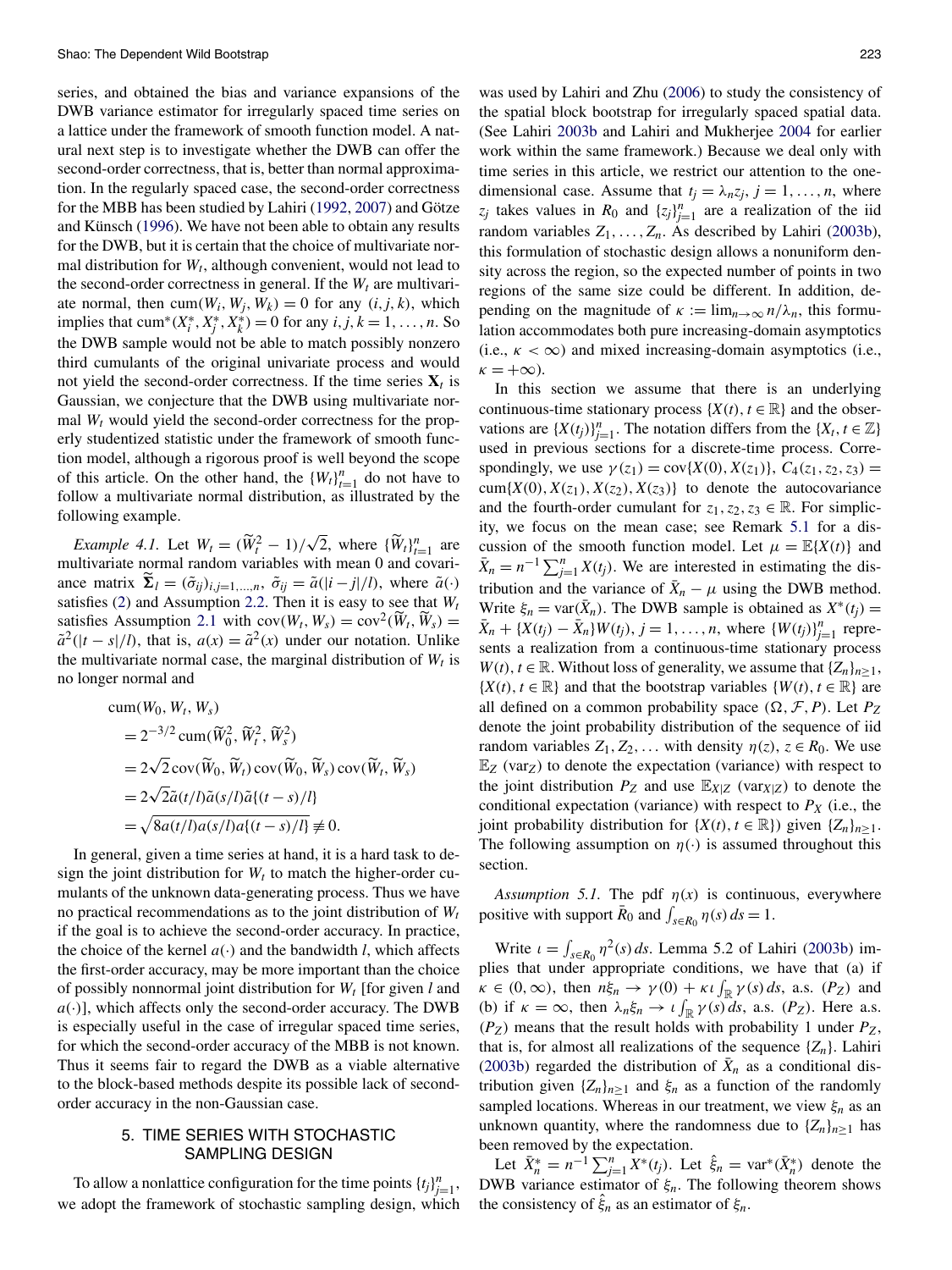<span id="page-6-0"></span>*Theorem 5.1.* Suppose that Assumption [2.2](#page-2-0) on *a(*·*)*, As-sumption [4.2](#page-4-0) on  $R_0$ , and Assumption [5.1](#page-5-0) on  $\eta(\cdot)$  hold. Assume that  ${W(t_j)}_{j=1}^n$  satisfies Assumption [4.1,](#page-4-0) with  $W_t$  replaced by *W*(*t*). Further assume that  $l_n/\sqrt{n} + l_n/\lambda_n = o(1)$ ,

$$
\int_{\mathbb{R}} |\gamma(z)| dz < \infty \quad \text{and} \quad (7)
$$

$$
\int_{\mathbb{R}^3} |C_4(z_1, z_2, z_3)| dz_1 dz_2 dz_3 < \infty.
$$
 (8)

We have that (a) if  $\kappa \in (0, \infty)$ , then  $n\hat{\xi}_n \to_p \gamma(0) + \kappa \iota \times$  $\int_{\mathbb{R}} \gamma(s) ds$ , and (b) if  $\kappa = \infty$ , then  $\lambda_n \hat{\xi}_n \to_p \iota \int_{\mathbb{R}} \gamma(s) ds$ .

*Remark 5.1.* It is possible to prove the consistency in the case of smooth function model under additional regularity conditions. In particular, we need to impose certain smoothness conditions on the smooth function (including growth and boundedness conditions on suitable derivatives of the smooth function) and may require stronger moment and weakly dependence conditions on  $X(t)$ . The argument is expected to resemble that in the proofs of Theorems [4.1](#page-4-0) and 5.1, but is more involved.

It is worth noting that the process  $W(t)$  should be written as  $W_n(t)$ , where the dependence on *n* is suppressed for notational convenience. The following theorem states the consistency of the DWB in terms of distribution approximation.

*Theorem 5.2.* Suppose that the assumptions in Theorem 5.1 hold. Further suppose that the  ${W(t)}$  are *l*-dependent and  $W(t) \in \mathcal{L}^4$ . Then we have that for case (a) (i.e.,  $\kappa < \infty$ ),

$$
\sup_{x\in\mathbb{R}}\left|P[\sqrt{n}\{\bar{X}_n-\mu\}\leq x]-P^*[\sqrt{n}(\bar{X}_n^*-\bar{X}_n)\leq x]\right|=o_p(1),
$$

and for case (b) (i.e.,  $\kappa = \infty$ ),

$$
\sup_{x\in\mathbb{R}}\left|P[\sqrt{\lambda_n}\{\bar{X}_n-\mu\}\leq x]-P^*[\sqrt{\lambda_n}(\bar{X}_n^*-\bar{X}_n)\leq x]\right|=o_p(1).
$$

It is interesting to see that the DWB is consistent under both pure increasing-domain asymptotics and mixed increasingdomain asymptotics. Under the same sampling design, Lahiri and Zhu [\(2006\)](#page-17-0) showed the consistency for the grid-based block bootstrap in the spatial setting in the sense that it can consistently approximate the sampling distribution of the M-estimator in spatial regression models. In particular, their theorem 2 states the bootstrap consistency in the sense of *P*·|*Z*-probability a.s.  $(P_Z)$ . This type of convergence is slightly stronger than what we have in Theorem 5.2. It is certainly an interesting topic to extend the validity of the DWB to their setup with the stronger convergence result. We leave this for future investigation. A comparison between the DWB and the grid-based block bootstrap is made through simulations; see Section [6.2.](#page-9-0)

# 6. NUMERICAL EXAMPLES

In previous sections, we discussed the DWB from a theoretical perspective. To corroborate our theoretical findings, here we compare via simulations the finite-sample performance of the DWB and the block-based bootstrap methods for time series with or without missing values in Section 6.1 and for time series with randomly sampled time points in Section [6.2.](#page-9-0) We provide an empirical illustration in Section [6.3.](#page-13-0)

#### 6.1 Time Series on a Lattice

Here we focus on the inference of the population mean of a time series. We revisit the following nonlinear autoregressive model used by Paparoditis and Politis [\(2001\)](#page-17-0):

$$
X_t = 0.6 \sin(X_{t-1}) + Z_t, \qquad t \in \mathbb{Z}, \tag{9}
$$

where  $\{Z_t\}$  are iid  $N(0, 1)$ . Let  $n = 200$ . Among the blockbased bootstrap methods, the theoretical advantage of the TBB over the MBB has been confirmed for (9) through simulation studies by Paparoditis and Politis [\(2001\)](#page-17-0). For this reason, we only compare the DWB with the TBB in this case. To make the comparison fair, we use  $w(x) = w_{0.43}^{\text{trap}}(x)$  and  $a(x) = w_{0.43}^{\text{trap}} * w_{0.43}^{\text{trap}}(x) / w_{0.43}^{\text{trap}} * w_{0.43}^{\text{trap}}(0)$  in the TBB and DWB, respectively, so the TBB and DWB variance estimators have the same (asymptotic) MSEs for a given bandwidth *l*.

For each simulated time series (with no missing values) and each block size, 1000 TBB and DWB pseudoseries are generated to perform variance estimation and distribution approximation. We repeat this procedure 3000 times and plot the empirical MSE and empirical coverage of nominal 95% symmetric confidence intervals as a function of block size in Figure [1\(](#page-7-0)a) and (d). Because our theoretical discussion focuses on the bias and variance of the DWB variance estimator, it seems natural to plot the MSE and compare the optimal bandwidths that minimize the empirical MSE. In light of the fact that MSE favors underestimation in the context of variance estimation, we also plot the ratio of the averaged variance estimates (over 3000 replications) to the true variance  $\sigma_n^2 = n \text{var}(\bar{X}_n)$  for  $n = 200$  and the coefficient of variation for 3000 independent variance es-timates in Figure [1\(](#page-7-0)b) and (c). Here  $\sigma_n^2$  is obtained by Monte Carlo approximations with  $n = 200$  and  $10<sup>6</sup>$  replications. It can be seen that the TBB and DWB have comparable empirical performance at a range of block sizes, although in this case the TBB is noticeably inferior to the DWB when the block size exceeds 20. The optimal block sizes for the TBB and DWB are very close in terms of both MSE and coverage. Moreover, the optimal MSEs (i.e., the MSE corresponding to the empirically optimal block size) for the TBB and DWB are almost the same. Figure [1\(](#page-7-0)b) shows the tendency toward underestimation of both the TBB and DWB estimators. The optimal bandwidth that minimizes the distance between the (empirical) ratio and 1 is larger than the optimal bandwidth that minimizes the MSE, which can be explained by the monotonically increasing pattern of the coefficient of variation with respect to the block size [see Figure [1\(](#page-7-0)c)].

To investigate the performance of the DWB when there are missing values, we artificially assume that the observations from the model (9) are missing at the following 10 randomly generated time points: *t* = 4*,* 73*,* 121*,* 126*,* 130*,* 139*,* 144*,* 160*,* 163, 191. Thus the effective sample size is  $n = 190$ . When a time series has a small number of missing values, the MBB (TBB) is expected to work in theory. In practice, we have a few possible choices for dealing with missing values, including the following schemes:

1. Ignore missing values and perform the MBB (TBB). In other words, we need to keep track of the missing patterns in the resampled blocks and use only the nonmissing resampled data. We designate this scheme MBB-I (TBB-I).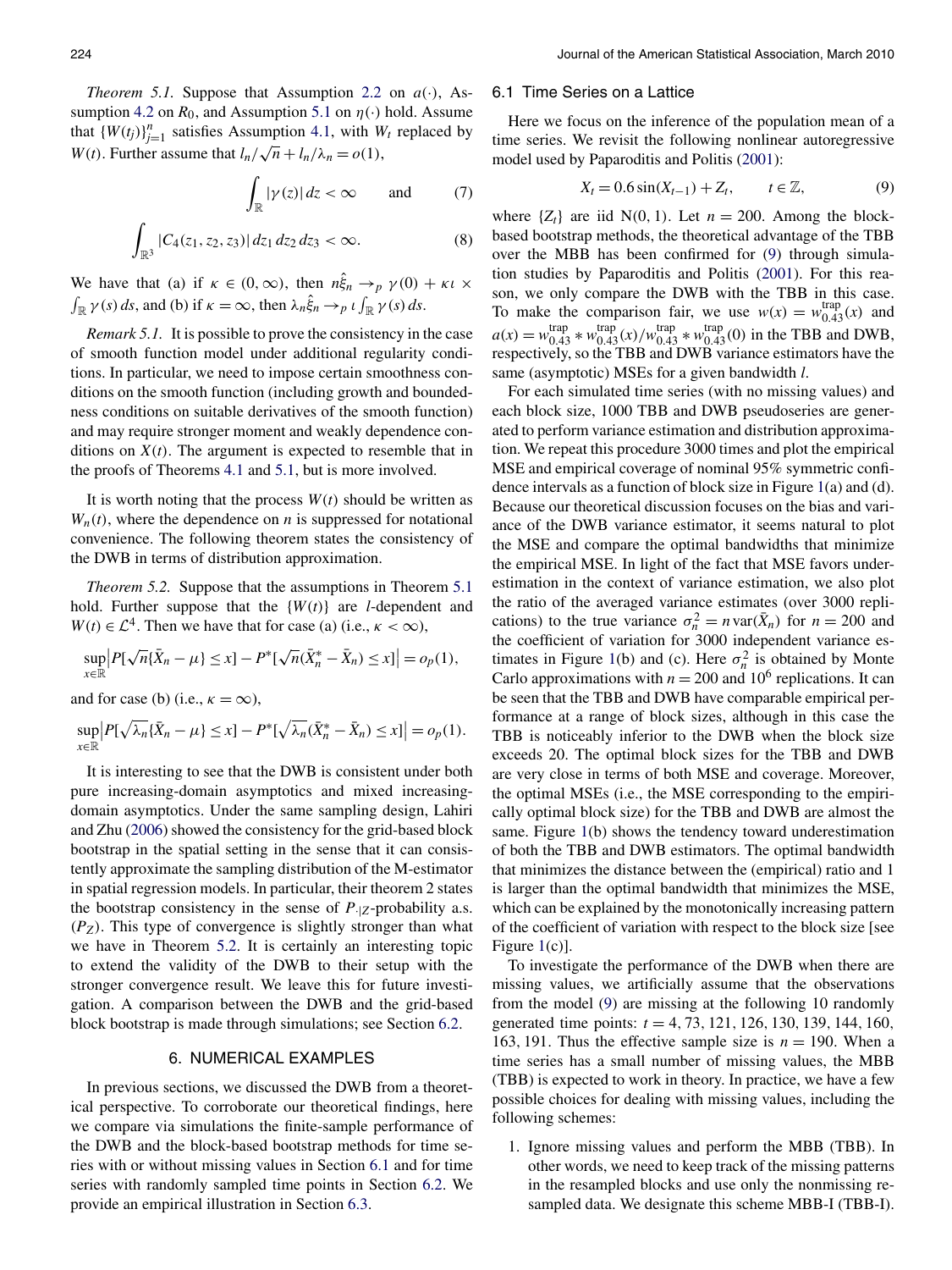<span id="page-7-0"></span>

Figure 1. Time series generated from the model [\(9\)](#page-6-0) with no missing values; sample size,  $n = 200$ . (a) Empirical MSEs of the TBB and DWB variance estimators of  $\sigma_n^2$ . The largest standard error is 0.034. (b) Ratio of the averaged TBB (DWB) variance estimates (over 3000 replications) to  $\sigma_n^2$ . The largest standard error is 0.070. (c) Coefficient of variation for 3000 independent TBB (DWB) estimates of  $\sigma_n^2$ . The largest standard error is 0*.*0084, which is calculated using the jackknife method. (d) The empirical coverage probability of a two-sided 95% confidence interval of the mean. The largest standard error is 0*.*0057.

- 2. Impute the missing values using the sample mean and then perform the MBB (TBB) on the imputed data set. We designate this scheme MBB-II (TBB-II). Note that more complex imputation methods could be tried, but using sample mean as the imputed value seems simple and natural.
- 3. Take the missing pattern into account in the block bootstrapping, as described by Nordman, Lahiri, and Fridley [\(2007\)](#page-17-0). They used a modified MBB scheme (designated MBB-III) in the spatial setting, as we discuss in the next paragraph. To make a fair comparison of the MBB, TBB, and DWB, we let  $a(\cdot)$  denote the Bartlett kernel in the DWB procedure (designated DWB1), which can be shown to deliver an asymptotically equivalent variance estimator as the MBB counterpart for regularly spaced time series. We also incorporate the DWB with  $a(\cdot)$  =  $w_{0.43}^{\text{trap}} * w_{0.43}^{\text{trap}}(x) / w_{0.43}^{\text{trap}} * w_{0.43}^{\text{trap}}(0)$  (designated DWB2) to examine the possible advantage of tapering.

The basic idea of the modified MBB scheme of Nordman, Lahiri, and Fridley [\(2007\)](#page-17-0) is that for a prespecified block size *l*, one finds all of the time points (or spatial locations) that contain all of the nonoverlapping complete blocks of size *l*, and fills in with the corresponding resampled values. Note that the resampled data are only from all of the complete (overlapping) blocks. In general the modified MBB sample has a shorter length due to the ignorance of the boundary time points that are close to the locations of missing values. For large *l*, the difference between the bootstrap sample size and the original sample size tends to be nonnegligible, which may contribute to the inaccuracy of the bootstrap estimator. In addition, as *l* increases, the number of candidate blocks becomes less and the number of data points used in resampling decreases. This may lead to a loss of efficiency. These practical disadvantages are confirmed in our simulation results presented later. Note that the TBB of Paparoditis and Politis [\(2001,](#page-17-0) [2002\)](#page-17-0) was introduced for the regularly spaced time series, and its extension to accommodate the irregularity (e.g., missing values) is not available in the literature. For time series on a lattice, one can presumably carry out such an extension by combining the modified MBB with the tapering scheme of Paparoditis and Politis [\(2001,](#page-17-0) [2002\)](#page-17-0). Here we do not present the results for this modified TBB, but would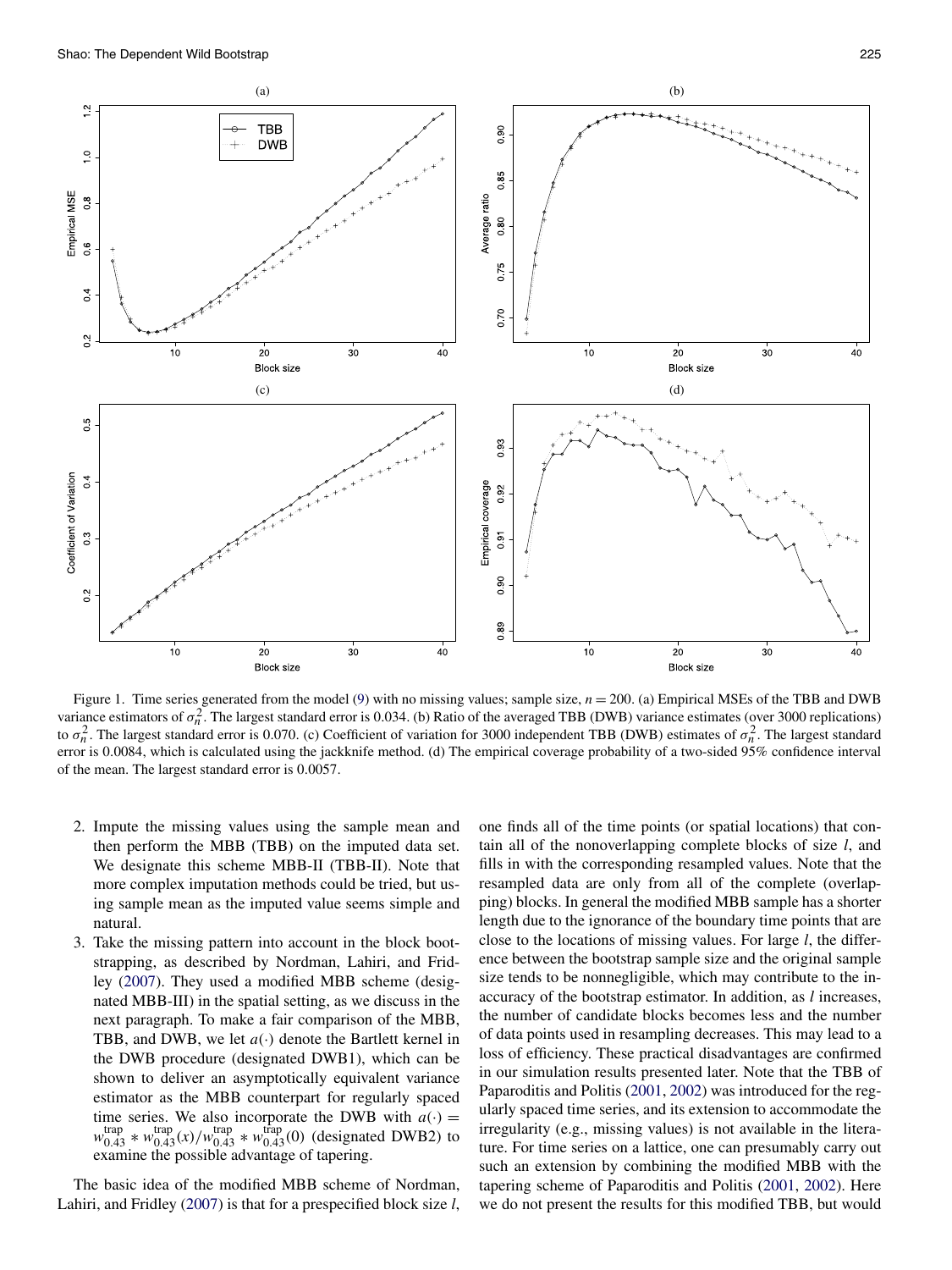

Figure 2. Time series generated from the model [\(9\)](#page-6-0) with 10 missing values; sample size  $n = 190$ . The comparison is among MBB-I, MBB-II, MBB-III, DWB1, DWB2, TBB-I, and TBB-II. (a) Empirical MSEs of the bootstrap variance estimators of  $\sigma_n^2$ . The largest standard error is 0.058. (b) Ratio of the averaged variance estimates (over 3000 replications) to  $\sigma_n^2$ . The largest standard error is 0.097. (c) Coefficient of variation for 3000 independent estimates of  $\sigma_n^2$ . The largest standard error is 0.016 based on the jackknife estimate. (d) The empirical coverage probability of a two-sided 95% confidence interval of the mean. The largest standard error is 0*.*005.

expect that the aforementioned deficiency associated with the modified MBB carries over to the modified TBB when there are missing values.

Figure 2 compares the aforementioned 7 bootstrap schemes in the presence of 10 missing values. It appears that the DWB2 (DWB with tapering) and TBB-I (TBB with missing values ignored) perform the best of these, although the DWB2 is noticeably better (worse) than TBB-I when the block size is large (small), as seen from Figure 2(a) and (d). The imputation does affect the accuracy of variance estimation and empirical coverage somewhat. In addition, a comparison of MBBs with their tapered counterparts suggests that tapering is preferred. The modified MBB scheme (MBB-III) is inferior to the DWB2 uniformly in the examined block sizes and performs rather poorly for medium and large block sizes, as explained in the previous paragraph. We also compared the DWB2 (TBB-I) in Figure 2 and the DWB without missing values (TBB) in Figure [1](#page-7-0) to demonstrate the impact of the missing observations (results not shown). It turns out that the presence of missing values had little affect on the performance of the DWB and TBB-I, which

might be expected because the percentage of the missing data is only 5%.

We further compare the foregoing bootstrap schemes when the missing percentage is 25%. Note that none of the bootstrap methods (i.e., MBB, TBB, and DWB) has been theoretically justified for the situation where the missing percentage is large. Nevertheless, these methods are of practical use. In particular, we examined two missing patterns: (I) missing in blocks, with the 200 observations missing at the following 50 time points: *t* = {*j,j* + 1*,j* + 2*,j* + 3*,j* + 4} for *j* = 1*,* 21*,* 41*,* 61*,* 81*,* 101*,* 121*,* 141*,* 161*,* 181, and (II) missing "irregularly," with the missing time points randomly generated from the uniform distribution over {1*,...,* 200}. For our study, the missing time points are 1, 2, 7, 16, 24, 26, 27, 32, 33, 44, 59, 63, 68, 71, 88, 92, 94, 97, 98, 104, 115, 117, 118, 121, 134, 135, 136, 142, 143, 146, 147, 148, 149, 150, 152, 157, 161, 167, 169, 173, 174, 178, 183, 185, 186, 188, 189, 194, 195, and 198. Figures [3](#page-9-0) and [4](#page-10-0) correspond to (I) and (II), respectively. From these two figures, we again see that the DWB2 and TBB-I outperforms all of the other bootstrap schemes in all aspects. Because the percentage of missing is 25%, the bootstrap schemes with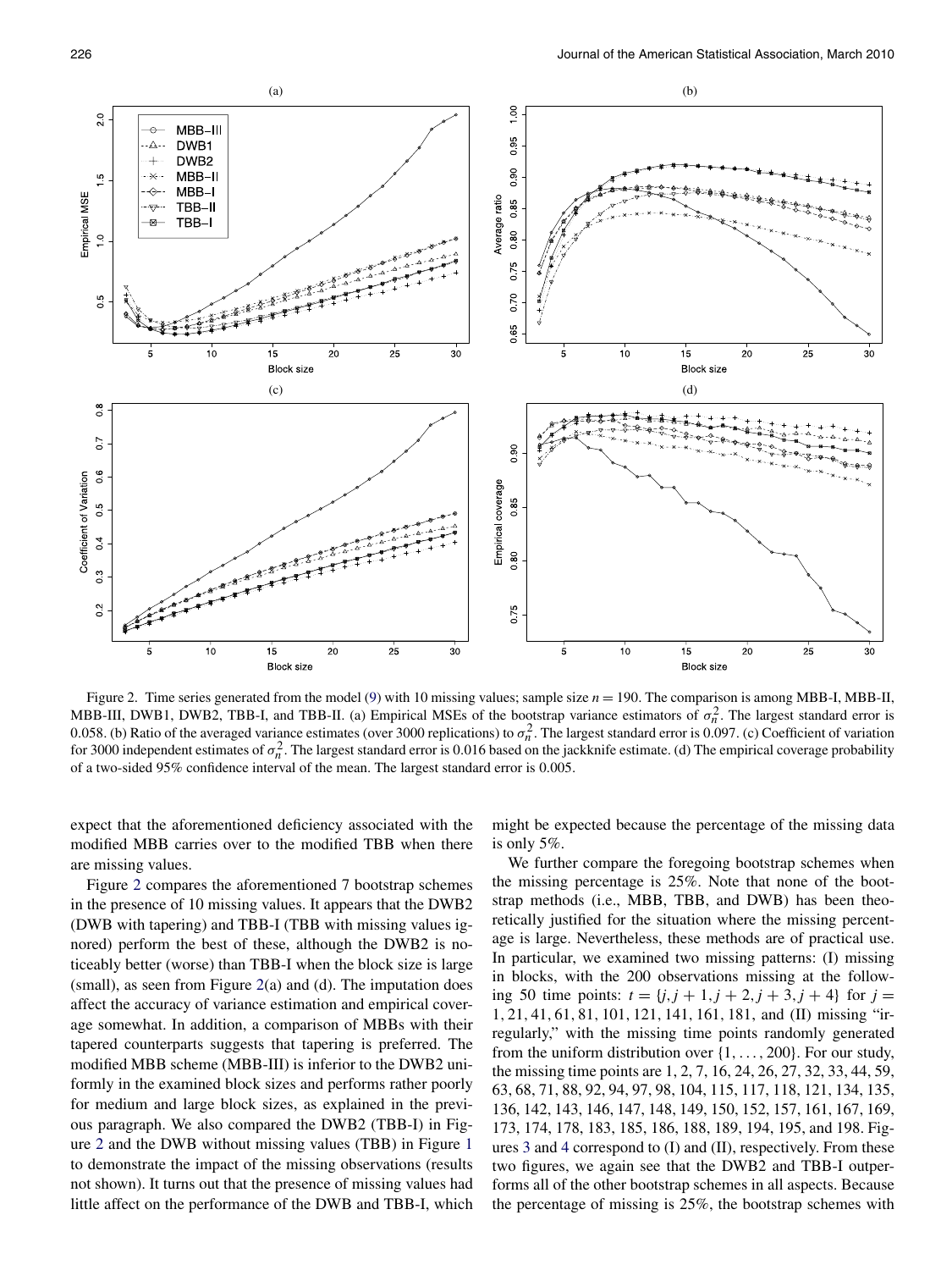<span id="page-9-0"></span>

Figure 3. Time series generated from the model [\(9\)](#page-6-0) with 50 missing values following the missing pattern (I) (i.e., missing in blocks); sample size,  $n = 150$ . The comparison is among MBB-I, MBB-II, MBB-III, DWB1, DWB2, TBB-I, and TBB-II. (a) Empirical MSEs of the bootstrap variance estimators of  $\sigma_n^2$ . The largest standard error is 0.026. (b) Ratio of the averaged variance estimates (over 3000 replications) to  $\sigma_n^2$ . The largest standard error is 0.111. (c) Coefficient of variation for 3000 independent estimates of  $\sigma_n^2$ . The largest standard error is 0.007 based on the jackknife estimate. (d) Empirical coverage probability of a two-sided 95% confidence interval of the mean. The largest standard error is 0*.*007.

imputed missing values deliver substantially worse results, and thus are not recommended. The modified MBB scheme is seen to perform very poorly for the missing pattern (II), with its erratic behavior presumably due to the particular missing pattern under consideration. The performance of the modified MBB is better for the missing pattern (I) but is still inferior to that of the DWB2 and TBB-I. Moreover, when the block size exceeds 15 for the missing pattern (I) [16 for the missing pattern (II)], the modified MBB scheme fails because there is no complete block to sample from. This could be a disadvantage if the optimal block size happens to be larger than the maximum size of a complete block with no missing values. Based on the foregoing simulation results, the TBB with ignored missing values and the DWB with tapering are the two schemes we would recommend in the case of lattice data with missing values. Note that implementing the TBB with ignored missing values is less straightforward than implementing the DWB, which in our experience is relatively easier to program. This implementational convenience for the DWB may be appealing to practitioners.

# 6.2 Time Series With Randomly Sampled Time Points

Here we investigate the finite-sample performance of the DWB under the framework of stochastic sampling design and compare it with that of the grid-based block bootstrap (Lahiri and Zhu [2006\)](#page-17-0). Let  $R_0 = (-1/2, 1/2]$ ,  $n = 100$  and  $\lambda_n = 18$ or 36. The density function for  $Z_1$  is taken to be (a) truncated  $N(0, 1)$ , that is,  $\eta(x) = (2\pi)^{-1/2} \exp(-x^2/2) / \int_{-1/2}^{1/2} (2\pi)^{-1/2} \times$ exp( $-x^2/2$ ) *dx* for *x* ∈ (−1/2, 1/2] and 0 otherwise, or (b) truncated N(0, 1/4), that is,  $\eta(x) = 1/|x| \le 1/2$  and 0 otherwise, or (b) truncted N(0, 1/4), that is,  $\eta(x) = 1/|x| \le 1/2$   $2/(\sqrt{2\pi} \exp(-2x^2))$  $\int_{-1/2}^{1/2} 2/\sqrt{2\pi} \exp(-2x^2) dx$ . The truncated N(0, 1/4) distribution puts more mass around the origin than the truncated N*(*0*,* 1*)* distribution, which is close to a uniform distribution over  $R_0$ . Given the sampled time points  $\{t_j\}_{j=1}^n$ , we then generate the observations  ${X(t_j)}_{j=1}^n$  from a one-dimensional mean-0 Gaussian process with exponential covariance function  $\gamma(z) = \exp(-\rho|z|), z \in \mathbb{R}$ , where  $\rho = 0.5, 1$  $\rho = 0.5, 1$ , and 2. Table 1 shows the normalized MSEs in estimating  $n\xi_n$  [i.e.,  $n \text{var}(\bar{X}_n)$ ] for three bootstrap schemes: (a) the grid-based block bootstrap, (b) the DWB with  $a(x) = w_{0.43}^{\text{trap}} * w_{0.43}^{\text{trap}}(x) / w_{0.43}^{\text{trap}} * w_{0.43}^{\text{trap}}(0)$  (i.e.,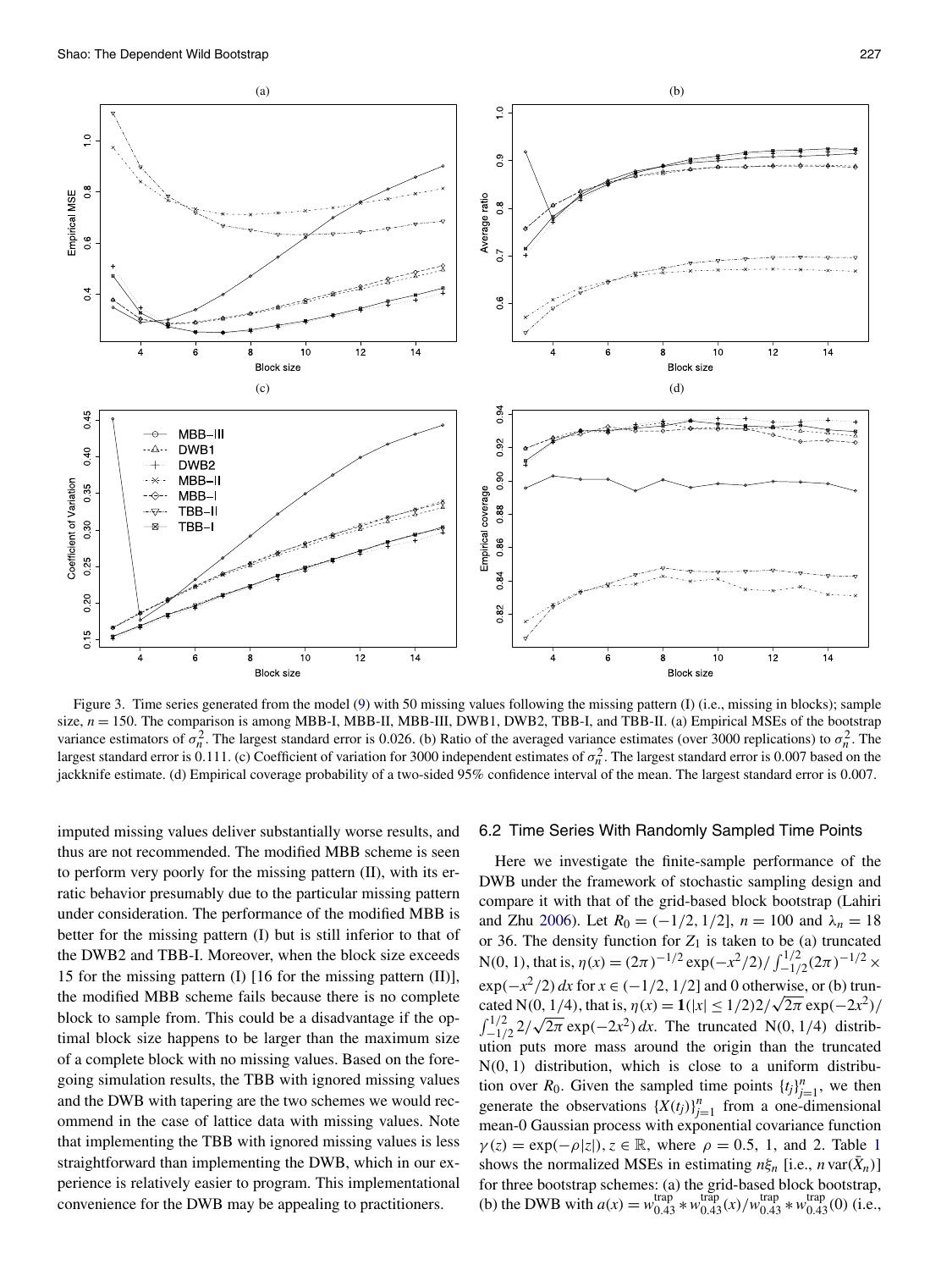<span id="page-10-0"></span>

Figure 4. Time series generated from the model [\(9\)](#page-6-0) with 50 missing values following the missing pattern (II); sample size,  $n = 150$ . The comparison is among MBB-I, MBB-II, MBB-III, DWB1, DWB2, TBB-I and TBB-II. (a) Empirical MSEs of the bootstrap variance estimators of  $\sigma_n^2$ . The largest standard error is 0.075. (b) Ratio of the averaged variance estimates (over 3000 replications) to  $\sigma_n^2$ . The largest standard error is 0.171. (c) Coefficient of variation for 3000 independent estimates of  $\sigma^2$ . The largest standard error is 0.028 based on the jackknife estimate. (d) Empirical coverage probability of a two-sided 95% confidence interval of the mean. The largest standard error is 0*.*005.

with tapering), and *(c)* the DWB with  $a(x) = (1 - |x|) \mathbf{1}(|x| \le 1)$ (i.e., without tapering). Note that there is no straightforward extension of the TBB to the irregularly spaced case, so we include only the foregoing three schemes in the comparison. For any one of the bootstrap schemes, let  $\hat{\xi}_n^{(j)}$  denote the bootstrap estimate of  $\xi_n$  based on 1000 bootstrap samples for the *j*th replicate, where  $j = 1, \ldots, 1000$  because 1000 replications are used. Then the normalized MSE is calculated as  $\sum_{j=1}^{1000} \{n \hat{\xi}_n^{(j)}/(n \xi_n) - 1\}^2 / 1000$ . From Table [1,](#page-11-0) we can see that the optimal MSE for the DWB with tapering is slightly smaller than that for the grid-based block bootstrap and the DWB without tapering. This phenomenon can be seen for almost all combinations of  $(\lambda_n, \rho, \eta(\cdot))$ . Larger  $\rho$  corresponds to smaller MSE, which is expected because larger *ρ* implies weaker dependence. Moreover, the MSE decreases as  $\lambda_n$  increases. It appears that the advantage of the DWBs (with or without tapering) over the grid-based block bootstrap is noticeable for moderately large block sizes. Table [2](#page-12-0) shows the empirical coverages in percentage in the same format as Table [1.](#page-11-0) Again, the DWB with tapering outperforms the other two bootstrap schemes in terms of optimal coverage. The grid-based block bootstrap performs poorly when *l* (block size in the grid-based block bootstrap) is large, although it has a slight edge over the DWB with tapering when *l* is small and suboptimal (e.g.,  $l = 1$ ). These findings are consistent with those for the regularly spaced time series with/without missing values presented in Section [6.1](#page-6-0) and by Paparoditis and Politis [\(2001\)](#page-17-0). We also tried the spherical covariance function  $\gamma(z) = (1 - 3/2|z|/R + 1/2|z|^3/R^3) \mathbf{1}(|z| \le R)$ for  $R = 4$ , 8. As shown in the two tables in the online supplementary materials, the normalized MSEs and coverages exhibit the same pattern as described earlier. Qualitatively similar behaviors for the three bootstrap schemes when  $n = 200$  are observed, but for space considerations we do not discuss these results here.

In the foregoing simulation studies, we do not consider the issue of bandwidth selection, which is very important in practical data analysis. There is a large literature on selecting the bandwidth *ln* for regularly spaced time series (see Lahiri [2003a,](#page-17-0) chap. 7 for a review). The two major approaches—the nonpara-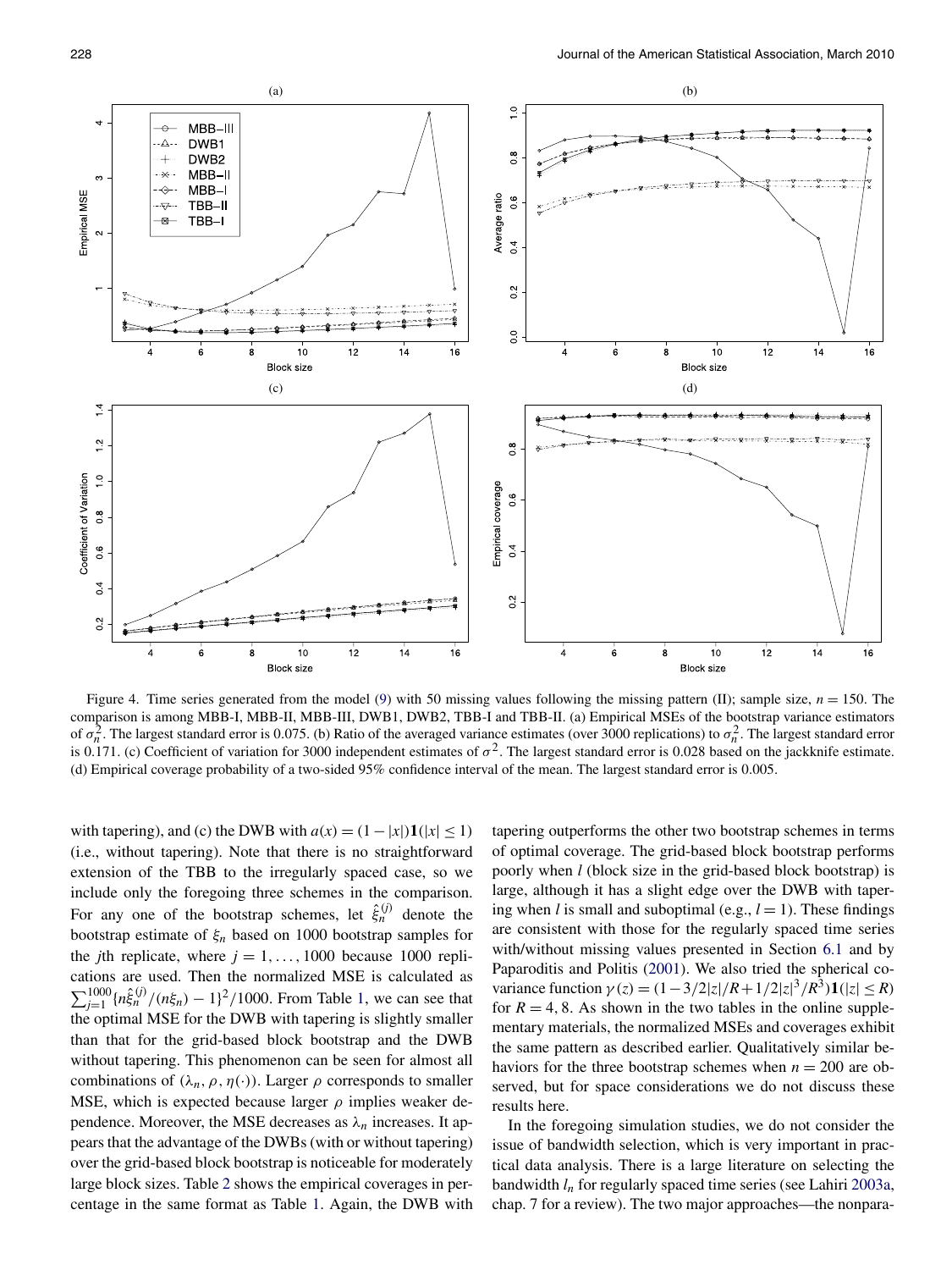<span id="page-11-0"></span>Table 1. Normalized MSEs for the bootstrap variance estimators of  $n \text{var}(\bar{X}_n)$  using (a) the grid-based block bootstrap, (b) the DWB with  $a(x) = w_{0.43}^{\text{trap}} * w_{0.43}^{\text{trap}}(x)/w_{0.43}^{\text{trap}} * w_{0.43}^{\text{trap}}(0)$ , and (c) the DWB with  $a(x) = (1 - |x|)1(|x| \le 1)$ . The data are mean-0 Gaussian with an exponential covariance function. The box for each row indicates the sma N*(*0*,* 1*)* density function for the sampling design, whereas part (B) is for the truncated N*(*0*,* 1*/*4*)* density function. The largest standard error is 0.020 for part (A) and 0.026 for part (B)

|             |                  | $\iota$ |              |            |                |                |          |          |                  |         |      |          |
|-------------|------------------|---------|--------------|------------|----------------|----------------|----------|----------|------------------|---------|------|----------|
| $\lambda_n$ | $\rho$           |         | $\mathbf{1}$ | $\sqrt{2}$ | $\mathfrak{Z}$ | $\overline{4}$ | 5        | 6        | $\boldsymbol{7}$ | $\,8\,$ | 9    | 10       |
| (A)         |                  |         |              |            |                |                |          |          |                  |         |      |          |
| 18          | 0.5              | (a)     | 0.64         | 0.51       | $0.48\,$       | 0.48           | 0.50     | 0.54     | 0.55             | 0.60    | 0.66 | 0.66     |
|             |                  | (b)     | 0.69         | 0.56       | 0.49           | 0.46           | 0.44     | 0.45     | 0.46             | 0.47    | 0.48 | 0.50     |
|             |                  | (c)     | 0.65         | 0.52       | 0.47           | 0.46           | 0.47     | 0.49     | 0.50             | 0.52    | 0.54 | 0.55     |
|             | $\mathbf{1}$     | (a)     | 0.43         | 0.34       | 0.34           | 0.37           | 0.41     | 0.48     | 0.48             | 0.54    | 0.62 | 0.62     |
|             |                  | (b)     | 0.49         | 0.35       | 0.31           | 0.32           | 0.33     | 0.36     | 0.38             | 0.40    | 0.43 | 0.46     |
|             |                  | (c)     | 0.44         | 0.34       | 0.33           | 0.35           | 0.38     | 0.42     | 0.44             | 0.47    | 0.49 | 0.51     |
|             | $\boldsymbol{2}$ | (a)     | 0.25         | 0.23       | 0.28           | 0.32           | 0.37     | 0.45     | 0.44             | 0.48    | 0.57 | 0.56     |
|             |                  | (b)     | 0.27         | 0.21       | 0.23           | 0.26           | 0.30     | 0.33     | 0.36             | 0.39    | 0.41 | 0.44     |
|             |                  | (c)     | 0.25         | 0.23       | 0.26           | 0.31           | 0.34     | 0.37     | 0.40             | 0.42    | 0.44 | 0.46     |
| 36          | 0.5              | (a)     | 0.58         | 0.44       | 0.37           | 0.34           | 0.34     | 0.35     | 0.37             | 0.38    | 0.41 | 0.42     |
|             |                  | (b)     | 0.63         | 0.49       | 0.40           | 0.36           | 0.33     | 0.32     | 0.32             | 0.32    | 0.33 | 0.34     |
|             |                  | (c)     | 0.58         | 0.44       | 0.37           | 0.34           | 0.33     | 0.34     | 0.35             | 0.37    | 0.38 | 0.40     |
|             | $\mathbf{1}$     | (a)     | 0.35         | 0.25       | 0.22           | 0.23           | 0.25     | 0.28     | 0.30             | 0.32    | 0.36 | 0.37     |
|             |                  | (b)     | $0.40\,$     | 0.27       | 0.22           | 0.21           | 0.21     | 0.22     | 0.24             | 0.26    | 0.28 | 0.29     |
|             |                  | (c)     | 0.36         | 0.25       | 0.22           | 0.23           | 0.24     | 0.26     | 0.29             | 0.31    | 0.33 | 0.35     |
|             | $\boldsymbol{2}$ | (a)     | 0.18         | 0.15       | 0.17           | 0.19           | 0.22     | 0.25     | 0.27             | 0.29    | 0.34 | 0.34     |
|             |                  | (b)     | $0.20\,$     | 0.14       | 0.15           | 0.16           | $0.18\,$ | $0.20\,$ | 0.22             | 0.24    | 0.26 | 0.28     |
|             |                  | (c)     | $0.18\,$     | 0.15       | 0.16           | 0.19           | 0.21     | 0.23     | 0.26             | 0.28    | 0.31 | 0.33     |
| (B)         |                  |         |              |            |                |                |          |          |                  |         |      |          |
| 18          | 0.5              | (a)     | 0.70         | 0.59       | 0.56           | 0.57           | 0.59     | 0.63     | 0.66             | 0.72    | 0.80 | $0.80\,$ |
|             |                  | (b)     | 0.74         | 0.63       | 0.56           | 0.54           | 0.53     | 0.53     | 0.54             | 0.56    | 0.58 | 0.59     |
|             |                  | (c)     | $0.70\,$     | 0.59       | 0.56           | 0.55           | 0.57     | 0.59     | 0.61             | 0.63    | 0.66 | 0.68     |
|             | $\mathbf{1}$     | (a)     | 0.48         | $0.40\,$   | 0.40           | 0.43           | 0.47     | 0.53     | 0.56             | 0.64    | 0.74 | 0.74     |
|             |                  | (b)     | 0.53         | 0.40       | 0.37           | 0.37           | 0.39     | 0.41     | 0.43             | 0.46    | 0.49 | 0.51     |
|             |                  | (c)     | 0.49         | 0.40       | 0.39           | 0.42           | 0.45     | 0.48     | 0.51             | 0.54    | 0.57 | 0.60     |
|             | $\boldsymbol{2}$ | (a)     | $0.28\,$     | 0.28       | 0.32           | 0.36           | 0.40     | 0.48     | 0.50             | 0.58    | 0.70 | 0.71     |
|             |                  | (b)     | 0.31         | $0.26\,$   | 0.28           | 0.31           | 0.34     | 0.37     | 0.40             | 0.42    | 0.45 | 0.48     |
|             |                  | (c)     | 0.29         | $0.28\,$   | 0.32           | $0.36\,$       | 0.39     | 0.42     | 0.45             | 0.48    | 0.52 | 0.54     |
| 36          | 0.5              | (a)     | 0.61         | 0.49       | 0.43           | 0.41           | 0.41     | 0.42     | 0.43             | 0.44    | 0.47 | $0.48\,$ |
|             |                  | (b)     | 0.66         | 0.53       | 0.45           | 0.41           | 0.39     | 0.38     | 0.39             | 0.39    | 0.40 | 0.41     |
|             |                  | (c)     | 0.62         | 0.48       | 0.42           | 0.40           | 0.40     | 0.41     | 0.42             | 0.43    | 0.45 | 0.46     |
|             | $\mathbf{1}$     | (a)     | 0.38         | 0.29       | 0.27           | 0.29           | 0.31     | 0.33     | 0.35             | 0.37    | 0.40 | 0.41     |
|             |                  | (b)     | 0.43         | $0.30\,$   | 0.26           | 0.26           | 0.27     | 0.29     | 0.31             | 0.32    | 0.34 | 0.35     |
|             |                  | (c)     | 0.38         | 0.29       | 0.27           | $0.28\,$       | 0.31     | 0.33     | 0.34             | 0.36    | 0.38 | 0.39     |
|             | $\boldsymbol{2}$ | (a)     | 0.21         | 0.19       | 0.22           | 0.25           | 0.28     | 0.32     | 0.34             | 0.36    | 0.40 | 0.40     |
|             |                  | (b)     | 0.23         | 0.18       | 0.19           | $0.22\,$       | 0.25     | 0.28     | 0.31             | 0.34    | 0.36 | 0.38     |
|             |                  | (c)     | 0.21         | 0.19       | 0.22           | 0.26           | 0.30     | 0.32     | 0.35             | 0.37    | 0.38 | $0.40\,$ |

metric plug-in method (e.g., Bülmann and Künsch [1999;](#page-16-0) Paparoditis and Politis [2001,](#page-17-0) [2002;](#page-17-0) Politis and White [2004;](#page-17-0) Lahiri, Furukawa, and Lee [2007\)](#page-17-0) and the subsampling method (Hall, Horowitz, and Jing [1995\)](#page-17-0)—can be extended to the DWB for time series on a lattice; see Section [6.3](#page-13-0) for the use of the plug-in method. For a nonlattice temporal series, it seems that no bandwidth selection method is available for either the grid-based block bootstrap or the DWB.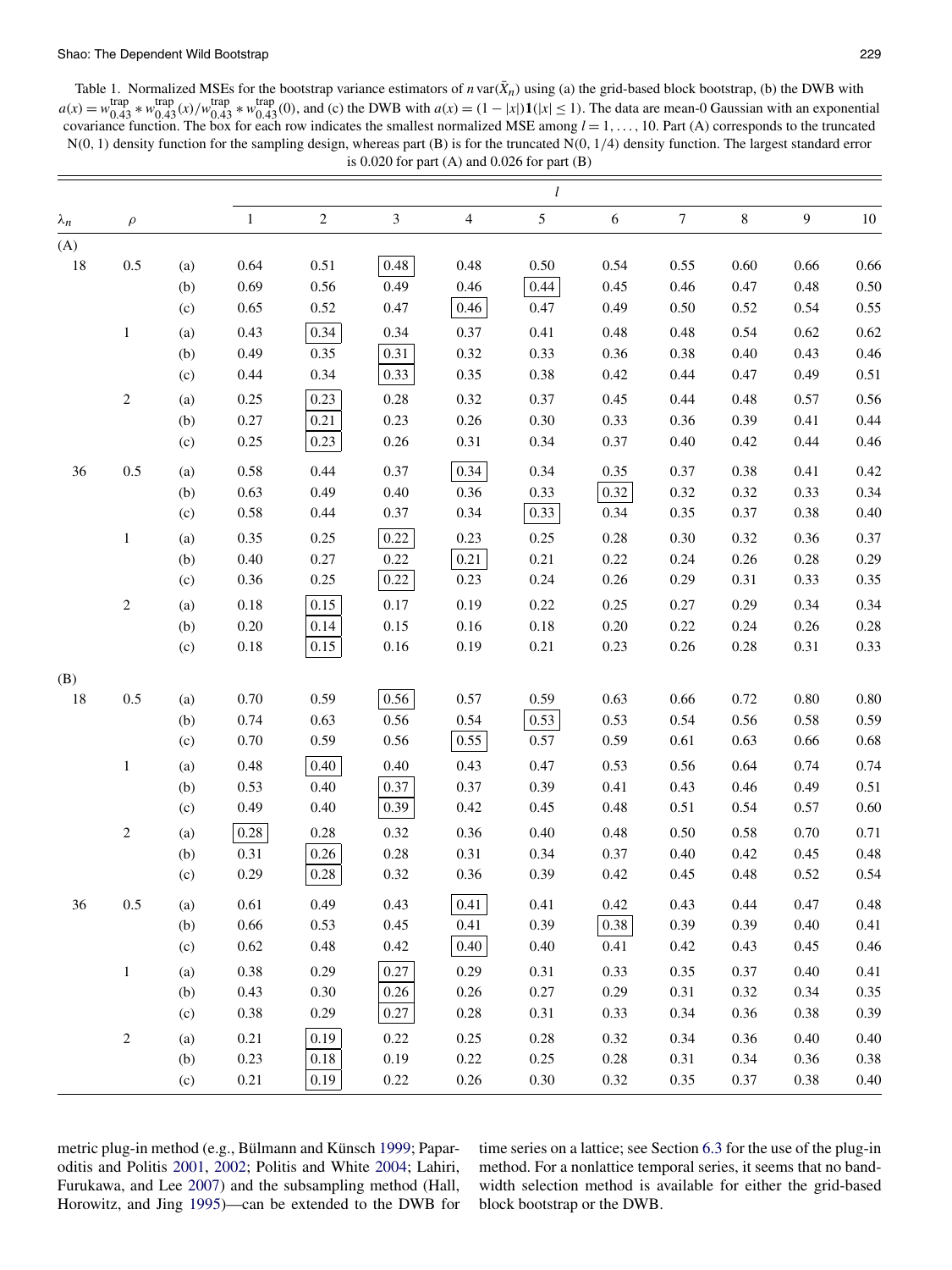<span id="page-12-0"></span>Table 2. Empirical coverages (in percent) for the bootstrap-based confidence intervals of *μ* using (a) the grid-based block bootstrap, (b) the DWB with  $a(x) = w_{0.43}^{\text{trap}} * w_{0.43}^{\text{trap}}(x)/w_{0.43}^{\text{trap}} * w_{0.43}^{\text{trap}}(0)$ , and (c) the DWB with  $a(x) = (1 - |x|)1(|x| \le 1)$ . The data are mean-0 Gaussian with an exponential covariance function. The box for each row indicate The largest standard error is 1*.*6%. Part (A) corresponds to the truncated N*(*0*,* 1*)* density function for the sampling design, whereas part (B) is for the truncated N*(*0*,* 1*/*4*)* density function

|                               |                  |     | $\boldsymbol{l}$ |             |                |                |                |            |                  |        |                  |        |
|-------------------------------|------------------|-----|------------------|-------------|----------------|----------------|----------------|------------|------------------|--------|------------------|--------|
| $\frac{\lambda_n}{\lambda_n}$ | $\rho$           |     | $\mathbf{1}$     | $\sqrt{2}$  | $\mathfrak{Z}$ | $\overline{4}$ | $\mathfrak{S}$ | $\sqrt{6}$ | $\boldsymbol{7}$ | $8\,$  | $\boldsymbol{9}$ | $10\,$ |
| (A)                           |                  |     |                  |             |                |                |                |            |                  |        |                  |        |
| $18\,$                        | 0.5              | (a) | 61               | 68          | $70\,$         | 69             | 68             | 64         | 64               | 59     | 53               | 54     |
|                               |                  | (b) | 58               | 66          | 69             | 71             | $71\,$         | $72\,$     | $71\,$           | $70\,$ | 69               | 68     |
|                               |                  | (c) | 62               | 68          | 69             | $70\,$         | $70\,$         | 69         | 68               | 67     | 65               | 63     |
|                               | $\,1\,$          | (a) | 73               | 79          | 79             | 78             | $76\,$         | $70\,$     | $71\,$           | 66     | 58               | 57     |
|                               |                  | (b) | $70\,$           | $78\,$      | $81\,$         | $82\,$         | $81\,$         | $81\,$     | 80               | $78\,$ | 76               | $76\,$ |
|                               |                  | (c) | 73               | 79          | $81\,$         | $80\,$         | $78\,$         | $77\,$     | 75               | $73\,$ | $70\,$           | 69     |
|                               | $\boldsymbol{2}$ | (a) | $82\,$           | 84          | 83             | 79             | $77\,$         | $72\,$     | $72\,$           | 68     | 60               | 60     |
|                               |                  | (b) | $82\,$           | 86          | 86             | 85             | $\bf 84$       | 83         | $8\sqrt{1}$      | $80\,$ | 78               | $76\,$ |
|                               |                  | (c) | 83               | 85          | 84             | 83             | $81\,$         | 79         | $77\,$           | 76     | 74               | $73\,$ |
| 36                            | 0.5              | (a) | 62               | $72\,$      | 76             | $78\,$         | $78\,$         | $78\,$     | $76\,$           | 76     | 74               | $73\,$ |
|                               |                  | (b) | 59               | 69          | $74\,$         | 77             | 79             | 79         | $80\,$           | $80\,$ | $80\,$           | 79     |
|                               |                  | (c) | 63               | $71\,$      | 76             | $78\,$         | 79             | 79         | $78\,$           | $78\,$ | $77\,$           | $77\,$ |
|                               | $\,1$            | (a) | $76\,$           | 83          | 84             | 85             | $\bf 84$       | 83         | $8\sqrt{1}$      | $81\,$ | 77               | $77\,$ |
|                               |                  | (b) | $74\,$           | $8\sqrt{1}$ | $\bf 84$       | 86             | 86             | 86         | 86               | 86     | 85               | 85     |
|                               |                  | (c) | $76\,$           | 83          | 85             | 85             | 85             | 84         | 84               | 83     | $82\,$           | $82\,$ |
|                               | $\overline{c}$   | (a) | 85               | $88\,$      | 88             | $87\,$         | 85             | 85         | 83               | 82     | 79               | 79     |
|                               |                  | (b) | 85               | $89\,$      | 89             | 89             | 89             | $88\,$     | $88\,$           | $87\,$ | 87               | 86     |
|                               |                  | (c) | 86               | $88\,$      | 89             | $88\,$         | $87\,$         | $87\,$     | 85               | 85     | 84               | 83     |
| (B)                           |                  |     |                  |             |                |                |                |            |                  |        |                  |        |
| 18                            | 0.5              | (a) | 53               | 60          | 62             | 61             | 60             | 56         | 55               | 49     | $41\,$           | $41\,$ |
|                               |                  | (b) | 51               | 60          | 64             | 66             | 67             | 67         | 66               | 64     | 62               | 60     |
|                               |                  | (c) | 54               | 62          | 65             | 65             | 64             | 61         | 59               | 56     | 54               | 52     |
|                               | $\mathbf{1}$     | (a) | $70\,$           | 75          | 74             | 73             | $71\,$         | 66         | 65               | 59     | 48               | 49     |
|                               |                  | (b) | 68               | $76\,$      | $78\,$         | $78\,$         | $78\,$         | $77\,$     | $74\,$           | $72\,$ | $70\,$           | 68     |
|                               |                  | (c) | $71\,$           | $76\,$      | $77\,$         | $76\,$         | $73\,$         | $70\,$     | 68               | 66     | 64               | 62     |
|                               | $\overline{c}$   | (a) | $80\,$           | $82\,$      | $80\,$         | 78             | 75             | $70\,$     | $70\,$           | 64     | 52               | 53     |
|                               |                  | (b) | $80\,$           | $\bf 84$    | 86             | $\bf 84$       | 83             | 80         | 79               | 76     | 73               | $70\,$ |
|                               |                  | (c) | $82\,$           | $\bf 84$    | 83             | $80\,$         | $78\,$         | 76         | 72               | $70\,$ | 68               | 66     |
| 36                            | 0.5              | (a) | 61               | 68          | $70\,$         | 72             | $72\,$         | 71         | $70\,$           | 69     | 68               | 67     |
|                               |                  | (b) | 58               | 67          | 71             | 73             | $74\,$         | $74\,$     | 74               | 75     | $74\,$           | $74\,$ |
|                               |                  | (c) | 61               | 68          | $72\,$         | 73             | $73\,$         | $73\,$     | $73\,$           | 71     | $70\,$           | 69     |
|                               | $\,1$            | (a) | $76\,$           | $80\,$      | 81             | 81             | $80\,$         | $78\,$     | 78               | 76     | 74               | $74\,$ |
|                               |                  | (b) | $74\,$           | $80\,$      | 83             | $84\,$         | $\bf 84$       | $\bf 84$   | 83               | 82     | $8\sqrt{1}$      | $80\,$ |
|                               |                  | (c) | $76\,$           | $82\,$      | 83             | 83             | $82\,$         | $81\,$     | $80\,$           | 79     | $77\,$           | $77\,$ |
|                               | $\overline{c}$   | (a) | 83               | 86          | 86             | $\bf 84$       | 83             | $81\,$     | 79               | $78\,$ | 75               | $75\,$ |
|                               |                  | (b) | 83               | 86          | $87\,$         | $87\,$         | $87\,$         | 86         | 85               | 84     | 83               | $81\,$ |
|                               |                  | (c) | 85               | 87          | 86             | 86             | $\bf 84$       | $82\,$     | 82               | $80\,$ | 79               | $77\,$ |

Several issues merit further investigation. For the DWB, we need to choose the bandwidth *l*, the covariance kernel  $a(\cdot)$ , and the joint distribution of  $W_t$ . The joint distribution of  $\{W_t\}_{t=1}^n$  is taken to be multivariate normal in our simulations and empirical data analysis. It would be interesting to explore how the results are sensitive to the specification of the joint distribution; see Example [4.1.](#page-5-0) In practice, if a data-driven bandwidth is used, then a natural question is how much improvement can the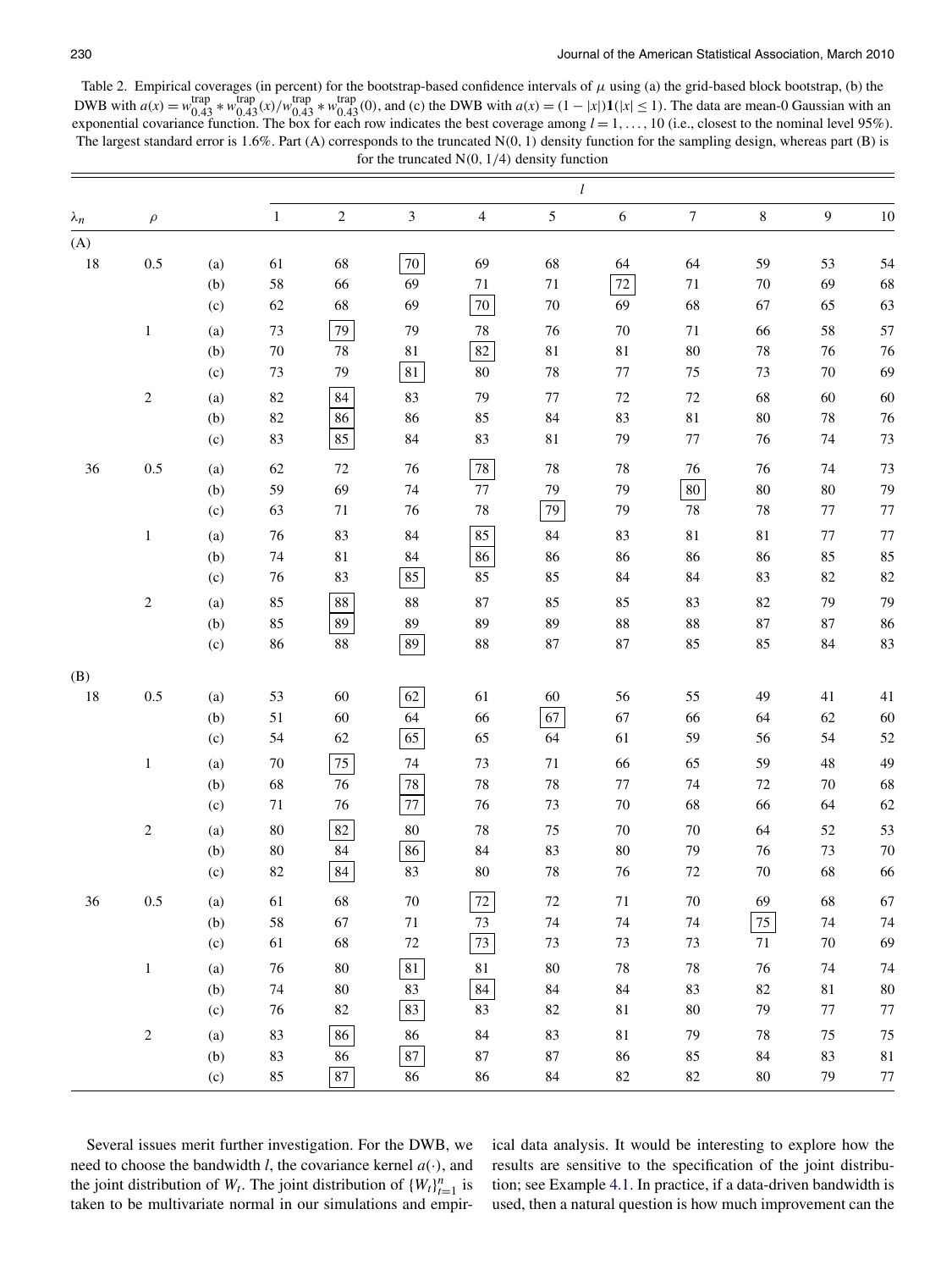<span id="page-13-0"></span>

Figure 5. The monthly maximum temperature anomaly (F) recorded at Salisbury, North Carolina during 1931–2005. The symbol "+" indicates the missing values.

DWB offer compared with the MBB when coupled with different bandwidth selection algorithms. In addition, more time series models and smooth functionals (see Sec. 6.3 for an example) need to be examined through simulations to get a broad picture of the finite-sample performance of the DWB method. Given our space limitations here, we prefer to address these issues in a separate numerical work.

### 6.3 Empirical Illustration

To illustrate the usefulness of the DWB, we analyze the monthly maximum temperature anomaly at Salisbury, North Carolina for the period 1931–2005. The data set can be obtained at *[http://lwf.ncdc.noaa.gov/ oa/climate/ research/ ushcn/](http://lwf.ncdc.noaa.gov/oa/climate/research/ushcn/ushcn.html) [ushcn.html](http://lwf.ncdc.noaa.gov/oa/climate/research/ushcn/ushcn.html)*, which stores high-quality moderate sized data set of monthly averaged maximum, minimum, and mean temperature anomalies for more than 1000 stations in the United States. Figure 5 shows the times series plot with the symbol "+" indicating the missing values, which occur at the following months: 10/1956, 11/1982, 11/1984, 12/1984, 3/1986, 6/1986, 7/1986, 8/1986, 7/1991, 8/1991, 6/1995, 11/1995, and 1/2005. Thus the sample size is  $n = 887$  with 13 missing values.

At the initial stage of model building, it is an important step to compute the empirical autocorrelations at a number of lags and assess if they are significantly different from 0. Toward this end, we construct 95% confidence intervals for  $\rho_k = \gamma_k / \gamma_0$ ,  $k = 1, \ldots, 5$ . Note that the asymptotic variance for the sample estimator  $\hat{\rho}_k$  involves the integral of the fourthorder cumulants, and a consistent estimation of its asymptotic variance is very involved even for regularly spaced time series. One way of bypassing direct estimation of asymptotic variance is to use the subsampling and block-based bootstrap methods, as advocated by Romano and Thombs [\(1996\)](#page-17-0). Here we apply the DWB method to this data set; the implementation is quite straightforward. Following the discussion in example 4.7 of Lahiri [\(2003a\)](#page-17-0), we can write  $\rho_k = H(\mu)$ , where  $\mu = \mathbb{E}(\mathbf{Y}_1)$ ,  $\mathbf{Y}_i = (Y_{1i}, Y_{2i}, Y_{3i})' = (X_i, X_i^2, X_iX_{i+k})'$ , and  $H(x, y, z) = \{(z - x^2)/(y - x^2)\}\mathbf{1}(y > x^2)$  for  $(x, y, z)' \in \mathbb{R}^3$ . Let  $S_k = \{j = 1, \ldots, n : X_j \text{ and } X_{j+k} \text{ are both nonmissing}\}, k \in$  $\overline{N}, \ \overline{Y}_{jn} = |S_k|^{-1} \sum_{i \in S_k} Y_{ji}, j = 1, 2, 3, \text{ and } \overline{Y}_n = (\overline{Y}_{1n}, \overline{Y}_{2n}, \overline{Y}_{3n})'.$ We consider the following sample estimate of  $\rho_k$ :

$$
\hat{\rho}_k = \frac{|S_k|^{-1} \sum_{j \in S_k} X_j X_{j+k} - (|S_k|^{-1} \sum_{j \in S_k} X_j)^2}{|S_k|^{-1} \sum_{j \in S_k} X_j^2 - (|S_k|^{-1} \sum_{j \in S_k} X_j)^2}
$$
  
=  $H(\bar{Y}_{1n}, \bar{Y}_{2n}, \bar{Y}_{3n}).$ 

To implement the DWB, we use  $a(x) = w_{0.43}^{\text{trap}} * w_{0.43}^{\text{trap}}(x) / w_{0.43}^{\text{trap}} *$  $w_{0.43}^{\text{trap}}(0)$  and select the bandwidth *l* using the plug-in method suggested by Paparoditis and Politis [\(2001\)](#page-17-0) and Politis and White [\(2004\)](#page-17-0), which has been found to work well for blockbased methods. We estimate  $B_0$  and  $D_0$  in the expression of  $l_n^{opt}$  using the flat-top window  $\lambda(t) = 1_{[0,1/2]}(|t|) + 2(1 |t|$ **)1**<sub>(1/2,1]</sub>( $|t|$ ),  $t \in [-1, 1]$  (see Politis and Romano [1995\)](#page-17-0). Specifically, we estimate  $\sum_{k=-\infty}^{\infty} k^2 r_k$  by  $\hat{\nabla}' \sum_{k=-2M}^{2M} \lambda \{k/2\}$  $(2M)$ } $\hat{\gamma}_{Yk}k^2\hat{\nabla}$ , where  $\hat{\nabla} = \partial H(\bar{Y}_n)/\partial \mu$ ,  $\hat{\gamma}_{Yk} = |S_{|k|}|^{-1} \times$  $\sum_{j \in S|k|} (\mathbf{Y}_j - \bar{\mathbf{Y}}_n)(\mathbf{Y}_{j+|k|} - \bar{\mathbf{Y}}_n)'$ , and *M* is a positive integer. Similarly, the quantity  $\tau_{\infty}^2 = \sum_{k=-\infty}^{\infty} r_k$  is estimated by  $\hat{\nabla}' \sum_{k=-2M}^{2M} \lambda \{k/(2M)\} \hat{\pmb{\gamma}}_{Yk} \hat{\nabla}$ . The data-driven optimal bandwidth  $l_n^{opt}$  is then obtained by plugging these estimates into the expressions for  $B_0$  and  $D_0$ . For the choice of  $M$ , Politis and Romano [\(1995\)](#page-17-0) suggested taking *M* to be the smallest integer after which the correlogram appears negligible. In our setting,  $Y_t$  is a three-dimensional time series, and the autocorrelations for each component are reasonably small when the lag is beyond 1. Table 3 shows the 95% confidence interval of *ρ<sup>k</sup>* for a range of *M*.

It appears that the confidence intervals do not vary much for  $M \in \{1, \ldots, 6\}$ . It seems safe to conclude that (a) there are significant nonzero autocorrelations at the first two lags, (b) the significance is marginal at lags 3 and 4*,* and (c) no sufficient evidence is available to support  $\rho_5 \neq 0$ . Note that 3000 bootstrap samples are used in the calculation.

Table 3. The 95% confidence intervals for  $\{\rho_k\}_{k=1}^5$  with  $M = 1, ..., 6$ 

| $M \backslash (k \Vert \hat{\rho}_k)$ | 1  0.272       | 2  0.080       | 3  0.058          | 4  0.050          | 5  0.016          |
|---------------------------------------|----------------|----------------|-------------------|-------------------|-------------------|
| 1                                     | [0.219, 0.333] | [0.012, 0.153] | $[-0.006, 0.126]$ | $[-0.010, 0.115]$ | $[-0.050, 0.083]$ |
| 2                                     | [0.217, 0.332] | [0.012, 0.149] | $[-0.007, 0.125]$ | $[-0.011, 0.117]$ | $[-0.045, 0.079]$ |
| 3                                     | [0.220, 0.329] | [0.015, 0.148] | $[-0.008, 0.127]$ | $[-0.010, 0.113]$ | $[-0.046, 0.084]$ |
| 4                                     | [0.221, 0.327] | [0.023, 0.149] | $[-0.004, 0.128]$ | $[-0.006, 0.111]$ | $[-0.045, 0.079]$ |
| 5                                     | [0.221, 0.331] | [0.022, 0.149] | $[-0.004, 0.128]$ | $[-0.006, 0.115]$ | $[-0.044, 0.081]$ |
| 6                                     | [0.223, 0.328] | [0.022, 0.149] | $[-0.005, 0.127]$ | $[-0.005, 0.110]$ | $[-0.049, 0.081]$ |
|                                       |                |                |                   |                   |                   |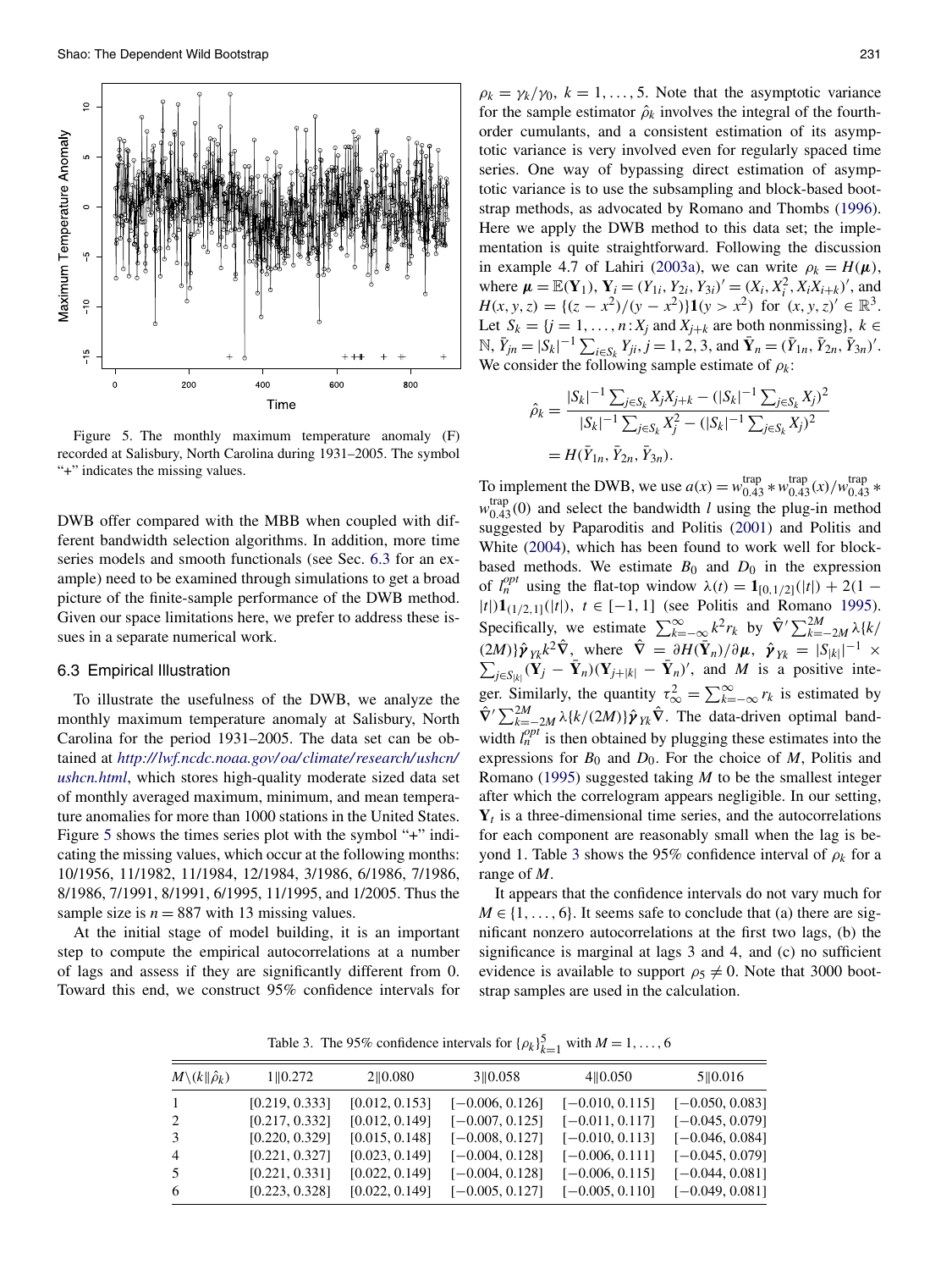## 7. CONCLUSION

<span id="page-14-0"></span>We have proposed a new resampling method for time series, the DWB, that is generally applicable to variance estimation and sampling distribution approximation for the smooth function model. Compared with existing block-based bootstrap methods, the DWB has a number of appealing features:

- 1. For variance estimation of regularly spaced time series, the DWB is asymptotically equivalent to the TBB (with proper choice of the covariance kernel), which outperforms all other block-based methods in terms of the bias and MSE. As shown in our simulation results, this advantage for the DWB carries over to irregularly spaced time series, for which the TBB has no straightforward extension.
- 2. Computationally, it is very convenient to implement the DWB if the joint distribution of  $W_t$  is chosen to be multivariate normal or its simple variants. In addition, the bandwidth in the DWB does not have to be an integer, so the optimal theoretical MSE in the variance estimation is achievable in practice.
- 3. A common undesirable feature of block-based bootstrap methods is that if the sample size is not a multiple of the block size, then one must either take a shorter bootstrap sample or use a fraction of the last resampled block. This could lead to some inaccuracy when the block size is large. In contrast, for the DWB, the size of the bootstrap sample is always same as the original sample size.
- 4. The DWB can be easily extended to the spatial setting, where irregular spaced data seems to be the rule rather than the exception. This is currently under investigation.

A major advantage of the DWB over the block-based bootstrap methods is its convenience to implement for irregularly spaced data. Having said that, we also should note that for regularly spaced time series, the DWB is not as widely applicable as the MBB, and the DWB lacks the higher order accuracy property of the MBB. It is our view that the DWB is a complement to, but not a competitor of, existing block-based bootstrap methods. In addition, we are well aware of other bootstrap methods in time series, such as parametric bootstrap (i.e., bootstrap assuming parametric time series models), sieve bootstrap (Bühlmann [1997\)](#page-16-0), and frequency domain bootstrap (Franke and Härdle [1992\)](#page-16-0). But they are inconvenient to use in the presence of unequally spaced time points. Because the DWB has its own advantages not shared by all of the existing bootstrap methods developed for regularly spaced time series, it can be recommended to the practitioner as an additional tool for the inference of irregularly spaced dependent data.

#### APPENDIX: PROOFS

Proof of Theorem [3.1](#page-3-0)

Let  $\Phi(\mathbf{x}; \Sigma_{\infty})$  be the distribution function of N(0,  $\Sigma_{\infty}$ ) on  $\mathbb{R}^p$ . We first show that

$$
\sup_{\mathbf{x}\in\mathbb{R}^p} \left| P\{\sqrt{n}(\bar{\mathbf{X}}_n - \boldsymbol{\mu}) \le \mathbf{x}\} - P^*\{\sqrt{n}(\bar{\mathbf{X}}_{n,DWB}^* - \bar{\mathbf{X}}_n) \le \mathbf{x}\} \right|
$$
  
=  $o_p(1)$ . (A.1)

Because  $\sqrt{n}(\bar{\mathbf{X}}_n - \boldsymbol{\mu}) \rightarrow_D N(\mathbf{0}, \Sigma_{\infty})$  under Assumption [3.1,](#page-3-0) it follows from a multivariate version of Polya's theorem (Bhattacharya and Rao

[1986\)](#page-16-0) that  $\sup_{\mathbf{x} \in \mathbb{R}^p} |P\{\sqrt{n}(\bar{\mathbf{X}}_n - \boldsymbol{\mu}) \leq \mathbf{x}\} - \Phi(\mathbf{x}; \Sigma_\infty)| = o(1)$ . Then (A.1) follows if we can show that

$$
\sup_{\mathbf{x}\in\mathbb{R}^p} \left| P^* \{ \sqrt{n} (\bar{\mathbf{X}}_{n,DWB}^* - \bar{\mathbf{X}}_n) \leq \mathbf{x} \} - \Phi(\mathbf{x}; \Sigma_\infty) \right| = o_p(1).
$$

Write  $\sqrt{n}(\bar{\mathbf{X}}_{n,DWB}^* - \bar{\mathbf{X}}_n) = n^{-1/2} \sum_{t=1}^n W_t(\mathbf{X}_t - \boldsymbol{\mu}) + n^{-1/2} \times$  $\sum_{t=1}^{n} W_t(\mu - \bar{\mathbf{X}}_n) = \mathbf{M}_n + \mathbf{R}_n$ . It is easily seen that  $\mathbb{E}^*(\|\mathbf{R}_n\|^2) =$  $(\bar{\mathbf{X}}_n - \mu)'(\bar{\mathbf{X}}_n - \mu)O(l_n) = o_p(1)$ . Let  $\mathbf{Y}_{\infty} \sim \mathbf{N}(\mathbf{0}, \Sigma_{\infty})$ . By lemma 4.1 of Lahiri [\(2003a\)](#page-17-0) and the Cramer–Wold device, it suffices to show that for any  $h \in \mathbb{R}^p$ ,

$$
\mathbf{h}'\mathbf{M}_n = n^{-1/2} \sum_{t=1}^n W_t \mathbf{h}'(\mathbf{X}_t - \boldsymbol{\mu}) \to_D \mathbf{h}'\mathbf{Y}_{\infty},
$$
 (A.2)

in probability. Letting  $Y_t = \mathbf{h}'(\mathbf{X}_t - \boldsymbol{\mu})$ ,  $var^*(\mathbf{h}'\mathbf{M}_n) = n^{-1} \times \nabla^n$  *v.y.g(|t - t'||l)*. According to Proposition 2.1 and the referin probability. Letting  $Y_t = \mathbf{h}'(\mathbf{X}_t - \boldsymbol{\mu})$ ,  $var^*(\mathbf{h}'\mathbf{M}_n) = n^{-1} \times \sum_{t,t'=1}^n Y_t Y_{t'} a(|t-t'|/l)$ . According to Proposition [2.1](#page-2-0) and the references therein, we have  $\mathbb{E}\{\text{var}^*(\mathbf{h}'\mathbf{M}_n)\} = \mathbf{h}'\mathbf{\Sigma}_{\infty}\mathbf{h} + o(1)$  and var{var<sup>\*</sup>(**h**<sup>'</sup>**M**<sub>n</sub>)} =  $O(l/n)$ . So we get var<sup>\*</sup>(**h**<sup>'</sup>**M**<sub>n</sub>) →  $_p$  **h**<sup>'</sup> $\Sigma_{\infty}$ **h** as  $n \rightarrow \infty$ .

In view of the *l*-dependence of  $W_t$ , we adopt the large-block– small-block argument to prove the central limit theorem (A.2). Define a sequence of numbers  $\{L_n\}$  that satisfy  $L_n \to \infty$ ,  $l_n =$  $o(L_n)$ , and  $k_n = \lfloor n/(L_n + l_n) \rfloor \rightarrow \infty$ . Define the blocks  $\mathcal{L}_r =$ *{* $j \in \mathbb{N}: (r-1)(L_n + l_n) + 1 \leq j \leq r(l_n + L_n) - l_n$ }, 1 ≤  $r \leq k_n$ ,  $S_r = \{j \in \mathbb{N} : r(L_n + l_n) - l_n + 1 \le j \le r(l_n + l_n)\}, \ 1 \le r \le k_n$ 1, and  $S_{k_n} = \{j \in \mathbb{N} : k_n(L_n + l_n) - l_n + 1 \le j \le n\}$ . Let  $U_r =$  $\sum_{j \in \mathcal{L}_r} W_j Y_j$  and  $V_r = \sum_{j \in \mathcal{S}_r} W_j Y_j$ ,  $r = 1, \ldots, k_n$ . Conditional on  $\mathcal{X}_n$ ,  $U_1, \ldots, U_{k_n}$  are independent random variables, as are  $V_1, \ldots, V_{k_n-1}$ . Note that for  $r = 1, ..., k_n - 1$ ,  $\mathbb{E}^*(V_r^2) = \sum_{j,j' \in S_r} Y_j Y_j^2 a(j$  $j'|/l| \ge 0$ , which implies that  $\mathbb{E}\{\mathbb{E}^*(V_r^2)\} = \sum_{j,j' \in S_r} \mathbf{h}' \operatorname{cov}(\mathbf{X}_j, \mathbf{X}_{j'}) \mathbf{h}$  $a(j - j'|/l) \leq Cl_n$ . A similar argument yields  $\mathbb{E}\{\mathbb{E}^*(V_{k_n}^2)\} = O(L_n)$ . Thus  $\mathbb{E}\{\mathbb{E}^*(\sum_{r=1}^{k_n} V_r)^2\} = \sum_{r=1}^{k_n} \mathbb{E}\{\mathbb{E}^*(V_r^2)\} = O(k_n l_n + L_n) = o(n).$ Therefore, (A.2) follows if we can show that  $n^{-1/2} \sum_{r=1}^{k_n} U_r \rightarrow D$ **h'Y**<sub>∞</sub> in probability. For any  $\epsilon > 0$ , let  $\hat{\Delta}_n(\epsilon) = n^{-1} \sum_{r=1}^{k_n} \mathbb{E}^*(U_r^2 \times$ **1**( $|U_r| > \sqrt{n\epsilon}$ ). Write  $||X||_p^* = (\mathbb{E}^* |X|^p)^{1/p}$  for  $p \ge 1$ . By the triangle inequality and Rosenthal inequality (conditional on  $\mathcal{X}_n$ ), we obtain

$$
U_{1} \|_{2+\delta}^{*} \leq \sum_{g=1}^{2l} \left\| \sum_{j=1}^{\lfloor (L_{n}-g)/(2l) \rfloor} W_{g+2(j-1)l} Y_{g+2(j-1)l} \right\|_{2+\delta}^{*}
$$
  
\n
$$
\leq C \sum_{g=1}^{2l} \left\{ \left\| \sum_{j=1}^{\lfloor (L_{n}-g)/(2l) \rfloor} W_{g+2(j-1)l}^2 Y_{g+2(j-1)l}^2 \right\|_{1+\delta/2}^{*} \right\}^{1/2}
$$
  
\n
$$
\leq C \sum_{g=1}^{2l} \left\{ \sum_{j=1}^{\lfloor (L_{n}-g)/(2l) \rfloor} \|W_{g+2(j-1)l}^2\|_{1+\delta/2}^{*} Y_{g+2(j-1)l}^2 \right\}^{1/2}
$$
  
\n
$$
\leq C \sum_{g=1}^{2l} \left\{ \sum_{j=1}^{\lfloor (L_{n}-g)/(2l) \rfloor} Y_{g+2(j-1)l}^2 \right\}^{1/2}
$$
  
\n
$$
\leq C \sqrt{l} \left\{ \sum_{g=1}^{2l} \sum_{j=1}^{\lfloor (L_{n}-g)/(2l) \rfloor} Y_{g+2(j-1)l}^2 \right\}^{1/2}
$$
  
\n
$$
= C \sqrt{l} \left( \sum_{t \in \mathcal{L}_1} Y_t^2 \right)^{1/2}, \qquad (A.3)
$$

*U*1∗

where the last inequality is due to the Cauchy–Schwarz inequality. By the same argument,  $||U_r||_{2+\delta}^* \le C\sqrt{l}(\sum_{t \in \mathcal{L}_r} Y_t^2)^{1/2}, r = 2, ..., k_n$ .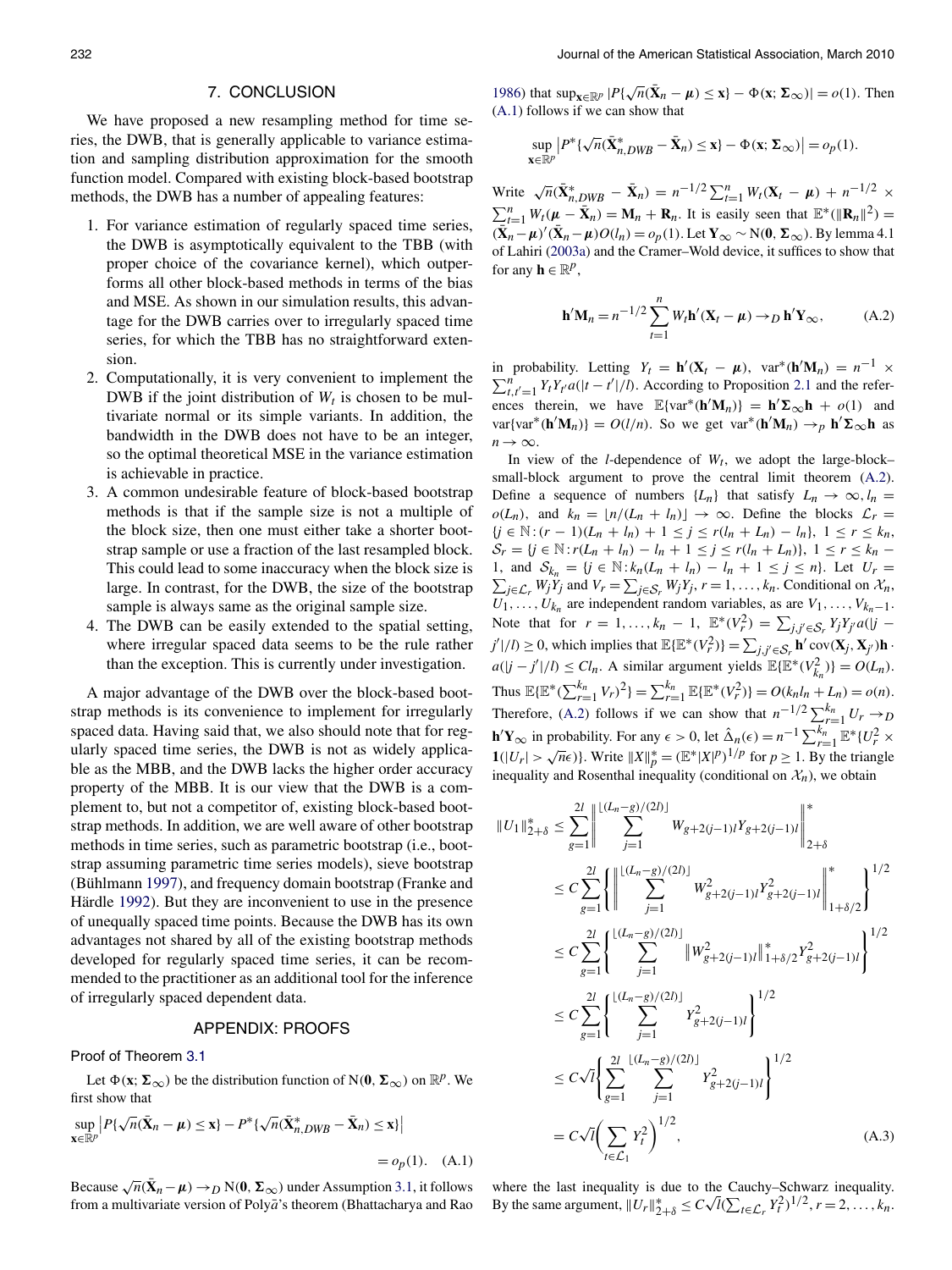<span id="page-15-0"></span>Applying Hölder's inequality,

$$
\sum_{r=1}^{k_n} \mathbb{E}^* |U_r|^{2+\delta} \le C l^{(1+\delta/2)} \sum_{r=1}^{k_n} \left( \sum_{t \in \mathcal{L}_r} Y_t^2 \right)^{(1+\delta/2)}
$$
  

$$
\le C l^{(1+\delta/2)} \sum_{r=1}^{k_n} L_n^{\delta/2} \sum_{t \in \mathcal{L}_r} |Y_t|^{2+\delta}
$$
  

$$
= O_p(l^{(1+\delta/2)} L_n^{\delta/2} n).
$$

Therefore, if we let  $L_n = n^{1/2} / l_n^{1/\delta}$ , then, because  $l_n =$  $o\{n^{\delta/(2+2\delta)}\}$ , we have  $\hat{\Delta}_n(\epsilon) = o_p(1)$ . Thus the assertion [\(A.1\)](#page-14-0) holds in view of the argument in the proof of theorem 3.2 of Lahiri [\(2003a\)](#page-17-0). Finally, our conclusion follows from the argument in the proof of theorem 4.1 of Lahiri [\(2003a\)](#page-17-0). We omit the details here.

#### Proof of Theorem [5.1](#page-6-0)

We treat only case (a) here, because the proof for case (b) largely repeats that for case (a). Write

$$
\hat{\xi}_n = n^{-2} \sum_{j,j'=1}^n \{X(t_j) - \bar{X}_n\} \{X(t_{j'}) - \bar{X}_n\} a \{(t_j - t_{j'})/l_n\}
$$
\n
$$
= n^{-2} \sum_{j,j'=1}^n \{X(t_j) - \mu\} \{X(t_{j'}) - \mu\} a \{(t_j - t_{j'})/l_n\}
$$
\n
$$
+ \sum_{j,j'=1}^n \{X(t_j) - \mu\} a \{(t_j - t_{j'})/l_n\} 2n^{-2} (\mu - \bar{X}_n)
$$
\n
$$
+ n^{-2} \sum_{j,j'=1}^n a \{(t_j - t_{j'})/l_n\} (\mu - \bar{X}_n)^2
$$
\n
$$
= J_{1n} + J_{2n} + J_{3n}.
$$

The conclusion follows if we can show

$$
\mathbb{E}(nJ_{1n}) \to \gamma(0) + \kappa \iota \int_{\mathbb{R}} \gamma(s) \, ds,\tag{A.4}
$$

$$
var(nJ_{1n}) \to 0,\tag{A.5}
$$

$$
nJ_{3n} = o_p(1),\tag{A.6}
$$

$$
nJ_{2n} = o_p(1). \tag{A.7}
$$

To show (A.4), we note that

$$
\mathbb{E}(nJ_{1n}) = \mathbb{E}_Z \{\mathbb{E}_{X|Z}(nJ_{1n})\}
$$
  
\n
$$
= \gamma(0) + n^{-1} \sum_{j \neq j'=1}^n \mathbb{E}_Z[\gamma(t_j - t_{j'})a\{(t_j - t_{j'})/l_n\}]
$$
  
\n
$$
= \gamma(0)
$$
  
\n
$$
+ (n-1) \int_{R_0^2} \gamma\{\lambda_n(x - y)\}
$$
  
\n
$$
\times a\{\lambda_n/l_n(x - y)\}\eta(x)\eta(y) dx dy.
$$

Let  $Q_n = \int_{R_0^2} \gamma {\lambda_n(x - y)} a {\lambda_n / l_n(x - y)} \eta(x) \eta(y) dx dy, R_D = {x$ *y*:  $x \in R_0, y \in R_0$  and for any  $z \in R_D$ ,  $R(z) = (R_0 + z) \cap R_0$ . Write  $Q_n = \int_{R_D} \int_{x \in R(z)} \eta(x) \eta(x - z) dx \gamma(\lambda_n z) a(\lambda_n z / l_n) dz = \lambda_n^{-1} \times$ <br>  $\int_{\lambda_n} \int_{-\infty}^{\infty} f(x) \gamma(x) \eta(x - z / \lambda_n) dx \gamma(z) a(z / l_n) dz$ . We divide the in- $\int_{\lambda_R R_D} \int_{x \in R(z/\lambda_n)} \eta(x) \eta(x - z/\lambda_n) dx \gamma(z) a(z/l_n) dz$ . We divide the integral  $\int_{\lambda_R R_D}$  into two parts  $\int_{\lambda_R R_D \cap \{|z| \le M\}}$  and  $\int_{\lambda_R R_D \cap \{|z| > M\}}$  for some *M* > 0. When *z* ∈  $λ_nR_D$  ∩ {|*z*| ≤ *M*}, we have  $a(z/l_n) = 1 + o(1)$  uniformly over  $|z| \leq M$ , which implies that

$$
\int_{\lambda_n R_D \cap \{|z| \le M\}} \int_{x \in R(z/\lambda_n)} \eta(x) \eta(x - z/\lambda_n) \, dx \, \gamma(z) a(z/l_n) \, dz
$$
  

$$
\to \iota \int_{|z| \le M} \gamma(z) \, dz.
$$

When  $z \in \lambda_n R_D \cap \{|z| > M\}$ , we take advantage of the boundedness of  $a(\cdot)$  and  $\eta(\cdot)$  (on  $R_0$ ) and get

$$
\left| \int_{\lambda_n R_D \cap \{|z| > M\}} \int_{x \in R(z/\lambda_n)} \eta(x) \eta(x - z/\lambda_n) \, dx \, \gamma(z) a(z/l_n) \, dz \right|
$$
  

$$
\leq C \int_{|z| \geq M} |\gamma(z)| \, dz,
$$

which can be made arbitrarily small by choosing a large *M* in view of [\(7\)](#page-6-0). This implies that  $\lambda_n Q_n \to i \int_{\mathbb{R}} \gamma(z) dz$  and, subsequently, that  $\mathbb{E}(nJ_{1n}) \to \gamma(0) + \kappa \iota \int_{\mathbb{R}} \gamma(z) dz$  for case (a) and  $\mathbb{E}(\lambda_n J_{1n}) \to$  $\iota$   $\int_{\mathbb{R}} \gamma(z) dz$  for case (b). Following the same argument, we can show that

$$
n\xi_n \to \gamma(0) + \kappa \iota \int_{\mathbb{R}} \gamma(s) ds \quad \text{for case (a) and}
$$
  

$$
\lambda_n \xi_n \to \iota \int_{\mathbb{R}} \gamma(s) ds \quad \text{for case (b),}
$$
 (A.8)

a fact that we make use of later.

To show (A.5), we note that  $var(nJ_{1n}) = \mathbb{E}_Z\{var_{X|Z}(nJ_{1n})\}$  +  $\text{var}_Z\{\mathbb{E}_{X|Z}(nJ_{1n})\}$  and show that each term approaches 0 as  $n \to \infty$ . Write  $\mathbb{E}_{X|Z}(nJ_{1n}) = n^{-1} \sum_{j,j'=1}^{n} \gamma(t_j - t_{j'}) a\{(t_j - t_{j'})/l_n\}$  and

$$
\begin{aligned}\n\text{var}_{X|Z}(nJ_{1n}) &= n^{-2} \sum_{j_1,j_2,j_1',j_2'=1}^{n} a\{(t_{j_1}-t_{j_1'})/l_n\}a\{(t_{j_2}-t_{j_2'})/l_n\} \\
&\times \left[\gamma(t_{j_1}-t_{j_2})\gamma(t_{j_1'}-t_{j_2'})+\gamma(t_{j_1}-t_{j_2'})\gamma(t_{j_2}-t_{j_1'})\right. \\
&\left.+\operatorname{cum}\{X(t_{j_1}),X(t_{j_2}),X(t_{j_1'}),X(t_{j_2'})\}\right].\n\end{aligned}
$$

We first show that  $|\mathbb{E}_Z\{\text{var}_{X|Z}(nJ_{1n})\}| = o(1)$ . Toward this end, we decompose  $\sum_{j_1,j_2,j'_1,j'_2=1}^n \prod_{i=1}^n \frac{\prod_{i=1}^n (n_j j_{1n})}{\prod_{i=1}^n (n_i j_{1n})}$  into two parts:  $N(j_1,j_2,j'_1)$ ,  $j'_2$ ) = { $(j_1, j_2, j'_1, j'_2)$  :  $j_1 \neq j_2 \neq j'_1 \neq j'_2, j_1 \neq j'_1, j_2 \neq j_2$ } and its complement, and we designate their contributions to  $var_{X|Z}(nJ_{1n})$  as  $V_{1n}$ and  $V_{2n}$ , respectively. In other words,

$$
V_{1n} = n^{-2} \sum_{(j_1, j_2, j'_1, j'_2) \in N(j_1, j_2, j'_1, j'_2)} a\{(t_{j_1} - t_{j'_1})/l_n\} a\{(t_{j_2} - t_{j'_2})/l_n\}
$$
  
×  $\left[\gamma(t_{j_1} - t_{j_2})\gamma(t_{j'_1} - t_{j'_2}) + \gamma(t_{j_1} - t_{j'_2})\gamma(t_{j_2} - t_{j'_1}) + \text{cum}\left\{X(t_{j_1}), X(t_{j_2}), X(t_{j'_1}), X(t_{j'_2})\right\}\right]$   
=  $V_{11n} + V_{12n} + V_{13n}$ .

We first analyze  $V_{11n}$ . For  $(j_1, j_2, j'_1, j'_2) \in N(j_1, j_2, j'_1, j'_2)$ ,  $\mathbb{E}_Z[a\{(t_{j_1}-t_{j'_1})/l_n\}a\{(t_{j_2}-t_{j'_2})/l_n\}\gamma(t_{j_1}-t_{j_2})\gamma(t_{j'_1}-t_{j'_2})]$  $= |$  $R_0^4$  $a\{\lambda_n(z_1 - z_2)/l_n\}a\{\lambda_n(z_3 - z_4)/l_n\}\gamma\{\lambda_n(z_1 - z_3)\}$  $\times \gamma {\lambda_n(z_2 - z_4)} \eta(z_1) \eta(z_2) \eta(z_3) \eta(z_4) dz_1 dz_2 dz_3 dz_4$  $=\lambda_n^{-4}$  $\int_{-4}^{4} a\{(z_1 - z_2)/l_n\}a\{(z_3 - z_4)/l_n\} \gamma\{(z_1 - z_3)\}$ 

$$
\begin{aligned}\n &\mathcal{H}_n^4 \times (x_1 - x_2) \cdot n_1 \cdot (x_3 - x_4) \cdot n_1 \cdot (x_1 - x_3)\n \end{aligned}
$$
\n
$$
\times \gamma \{ (z_2 - z_4) \} \eta(z_1/\lambda_n) \eta(z_2/\lambda_n) \eta(z_3/\lambda_n) \times \eta(z_4/\lambda_n) \, dz_1 \, dz_2 \, dz_3 \, dz_4
$$
\n
$$
= \lambda_n^{-4} V_{111n}.
$$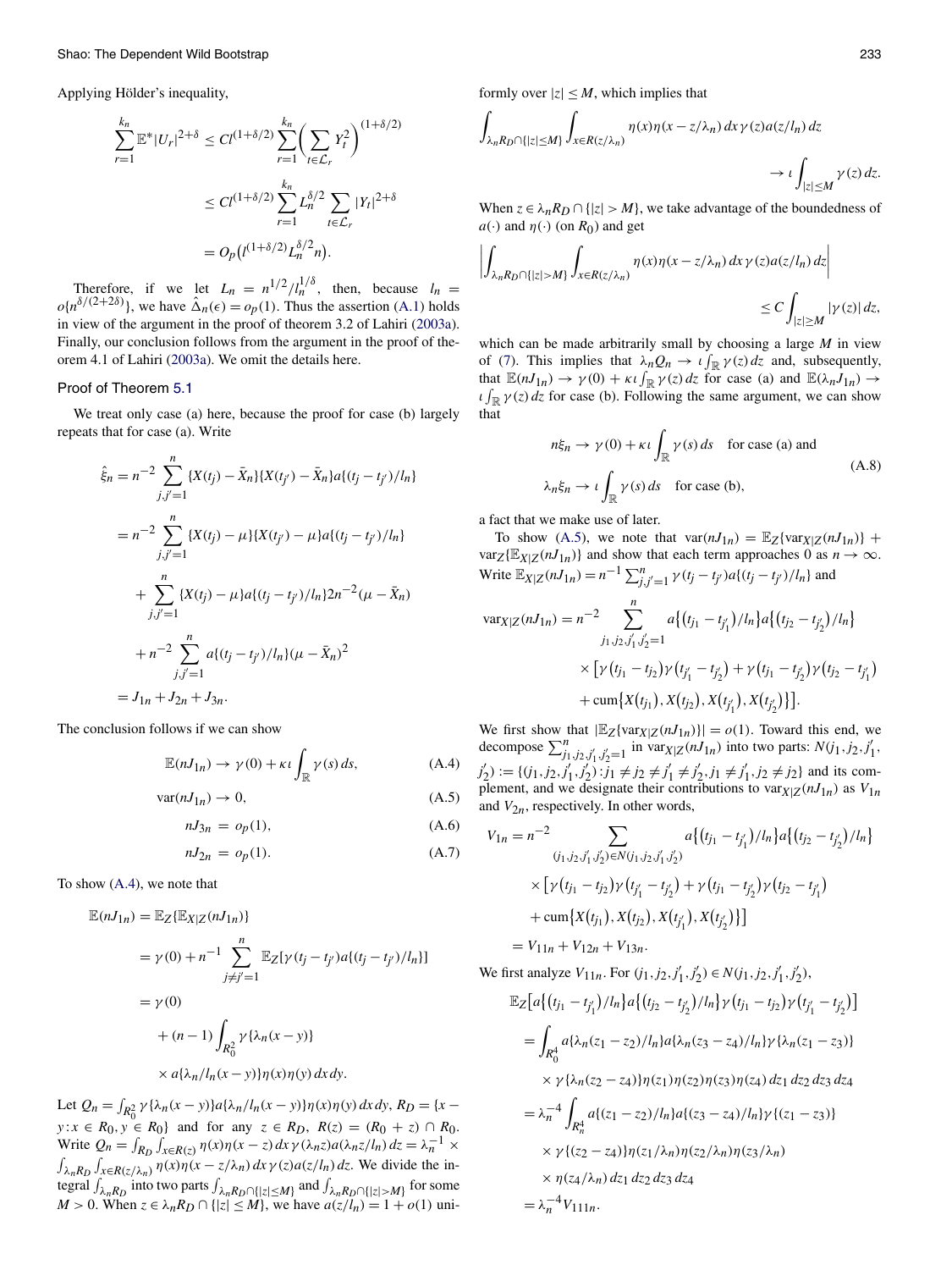<span id="page-16-0"></span>Because  $\eta(\cdot)$  is bounded on  $R_0$  and  $a(\cdot)$  has compact support on [-1, 1], we can easily show that  $|V_{111n}| \leq C l_n^2 \lambda_n$  under [\(7\)](#page-6-0), which implies that  $|\mathbb{E}_Z(V_{11n})| \le C \lambda_n l_n^2/n^2$ . By a similar argument,  $|\mathbb{E}_Z(V_{12n})| \le C \lambda_n l_n^2/n^2$ . As for  $V_{13n}$ , we have, by [\(8\)](#page-6-0),

$$
\mathbb{E}_{Z}[a\{(t_{j_{1}} - t_{j'_{1}})/l_{n}\}a\{(t_{j_{2}} - t_{j'_{2}})/l_{n}\}\n\times \text{cum}\{X(t_{j_{1}}), X(t_{j_{2}}), X(t_{j'_{1}}), X(t_{j'_{2}})\}\]\n=\n\int_{R_{0}^{4}} a\{\lambda_{n}(z_{1} - z_{2})/l_{n}\}a\{\lambda_{n}(z_{3} - z_{4})/l_{n}\}\n\times C_{4}\{\lambda_{n}(z_{3} - z_{1}), \lambda_{n}(z_{2} - z_{1}), \lambda_{n}(z_{4} - z_{1})\}\n\times \eta(z_{1})\eta(z_{2})\eta(z_{3})\eta(z_{4})\,dz_{1}\,dz_{2}\,dz_{3}\,dz_{4}\n=\n\lambda_{n}^{-4}\n\int_{R_{n}^{4}} a\{(z_{1} - z_{2})/l_{n}\}a\{(z_{3} - z_{4})/l_{n}\}\n\times C_{4}(z_{3} - z_{1}, z_{2} - z_{1}, z_{4} - z_{1})\eta(z_{1}/\lambda_{n})\eta(z_{2}/\lambda_{n})\n\times \eta(z_{3}/\lambda_{n})\eta(z_{4}/\lambda_{n})\,dz_{1}\,dz_{2}\,dz_{3}\,dz_{4}\n=\nO(\lambda_{n}^{-3}).
$$

Thus  $|\mathbb{E}_Z(V_{13n})| \leq Cn^2/\lambda_n^3$  and  $|\mathbb{E}_Z V_{1n}| = o(1)$  under the assumption that  $l_n = o(n^{1/2})$ . To show  $|\mathbb{E}_Z V_{2n}| = o(1)$ , we can separate the complement of  $N(j_1, j_2, j'_1, j'_2)$  into several subsets and discuss the contributions from each subset. For example, when  $j_1 = j_2 \neq j'_1 = j'_2$ , the corresponding term in  $var_{X|Z}(nJ_{1n})$  is

$$
n^{-2} \sum_{j_1 \neq j'_1 = 1}^{n} a^2 \{(t_{j_1} - t_{j'_1})/l_n\}
$$
  
 
$$
\times \left[ \gamma^2(0) + \gamma^2(t_{j_1} - t_{j'_1}) + C_4(0, t_{j'_1} - t_{j_1}, t_{j'_1} - t_{j_1}) \right].
$$
 (A.9)

Using the same argument as before, it is not hard to show that the  $\mathcal{L}_1$  moment of (A.9) is  $O(l_n/\lambda_n) = o(1)$ . The contributions from other subsets can be handled similarly and are of order  $o(1)$ . This leads to  $|\mathbb{E}_{Z} \{ \text{var}_{X|Z}(nJ_{1n}) \}| = o(1).$ 

We next consider var<sub>*Z*</sub>[ $\mathbb{E}_{X|Z}(nJ_{1n})$ ]. Define  $g_n(t) = \mathbb{E}_{Z}[\gamma(t_1$ *t*)*a*{ $(t_1 - t)/l_n$ }], where  $t_1 = \lambda_n Z_1$ . Let  $U_j = \sum_{j'=1}^{j-1}$  $\int_{j'=1}^{j-1} [\gamma(t_j - t_{j'}) a\{(t_j - t_{j'})\}]$  $(t_{j'})/l_n$  –  $g_n(t_{j'})$ ] for  $j = 2, ..., n$ . Write

$$
\mathbb{E}_{X|Z}(nJ_{1n}) - \mathbb{E}_Z\{\mathbb{E}_{X|Z}(nJ_{1n})\}
$$

$$
=2n^{-1}\sum_{j=2}^{n}U_j+2n^{-1}\sum_{j=1}^{n-1}(n-j)[g_n(t_j)-\mathbb{E}_Z\{g_n(t_j)\}].
$$
 (A.10)

Let  $\mathcal{F}_j^Z = \sigma(Z_1, \ldots, Z_j)$  for  $1 \leq j \leq n$ . Then  $\{U_j\}_{j=2}^n$  form martingale differences with respect to  $\mathcal{F}_{j}^{Z}$ . Note that  $g_{n}(t) \leq C \lambda_{n}^{-1}$  uniformly in *t*. Thus we have that

$$
\mathbb{E}_Z\left(n^{-1}\sum_{j=1}^{n-1}(n-j)[g_n(t_j) - \mathbb{E}_Z\{g_n(t_j)\}]\right)^2
$$
  
\n
$$
\leq n^{-2}\sum_{j=1}^{n-1}(n-j)^2\mathbb{E}_Z[g_n^2(t_j)]
$$
  
\n
$$
= O(n/\lambda_n^2) \tag{A.11}
$$

and that  $\mathbb{E}_Z(n^{-1}\sum_{j=2}^n U_j)^2 = n^{-2}\sum_{j=2}^n \mathbb{E}_Z(U_j^2) = n^{-2} \times$  $\sum_{j=2}^{n}$   $\mathbb{E}_Z$ { $\mathbb{E}(U_j^2|Z_j)$ }. Conditional on *Z<sub>j</sub>*, *U<sub>j</sub>* is a sum of *(j* − 1*)* iid random variables. Thus  $\mathbb{E}(U_j^2 | Z_j) = \sum_{j'=1}^{j-1}$  $j'=1$   $\mathbb{E}[(\gamma(t_j-t_{j'})a\{(t_j-t_{j'})/l_n\})$  –  $g_n(t_{j'})^2|Z_j|$ . Straightforward calculations show that  $|\mathbb{E}[\gamma^2(t_j - t_{j'}) \times$  $a^2$ { $(t_j - t_{j'})/l_n$ }|*Z*<sub>j</sub>]| ≤  $C\lambda_n^{-1}$ , which yields  $|\mathbb{E}(U_j^2|Z_j)| \le C(j-1)\lambda_n^{-1}$ 

uniformly in  $j = 2, ..., n$ . Consequently, we obtain  $\mathbb{E}_Z(n^{-1} \times \sum_{j=2}^n U_j)^2 = O(\lambda_n^{-1}) = o(1)$ . In view of (A.10) and (A.11), we get uniformly in  $j = 2, ..., n$ . Consequently, we obtain  $\mathbb{E}_Z(n^{-1} \times$  $\text{var}_Z[\mathbb{E}_X|Z(nJ_{1n})] = o(1)$ , which, in conjunction with  $|\mathbb{E}_Z\{\text{var}_{X|Z}(n \times$  $J_{1n}$ } $\vert = o(1)$ , leads to [\(A.5\)](#page-15-0).

By [\(A.8\)](#page-15-0),  $\bar{X}_n - \mu = O_p(n^{-1/2})$  under case (a). Furthermore, it is not hard to show that  $\mathbb{E}_Z[n^{-2} \sum_{j,j'=1}^n a\{(t_j - t_{j'})/l_n\}] = O(l_n/\lambda_n)$ , which implies that  $nJ_{3n} = O_p(l_n/n) = o_p(1)$ . It remains to show [\(A.7\)](#page-15-0). Write

$$
G_n := \mathbb{E}\left(\sum_{j,j'=1}^n \{X(t_j) - \mu\} a\{(t_j - t_{j'})/l_n\}\right)^2
$$
  
= 
$$
\sum_{j_1, j_2=1}^n \sum_{j'_1=1}^n \sum_{j'_2=1}^n \mathbb{E}_Z[\gamma(t_{j_1} - t_{j_2}) a\{(t_{j_1} - t_{j'_1})/l_n\}]
$$
  

$$
\times a\{(t_{j_2} - t_{j'_2})/l_n\}].
$$

Analogous to the analysis of  $\mathbb{E}_Z \text{var}_{X|Z}(nJ_{1n})$ , we can derive the order of *G<sub>n</sub>* by dividing  $\sum_{j_1,j_2,j'_1,j'_2=1}^{n}$  into  $N(j_1,j_2,j'_1,j'_2)$  and its complement and treating them separately. After quite tedious but straightforward calculations, we have that  $G_n = O(\lambda_n l_n^2)$ , which implies [\(A.7\)](#page-15-0) because  $\bar{X}_n - \mu = O_p(n^{-1/2})$ . Thus the proof is complete.

# SUPPLEMENTAL MATERIALS

**Proofs of theorems, lemmas, and additional tables:** Proofs of Theorems [4.1,](#page-4-0) [4.2,](#page-4-0) and [5.2,](#page-6-0) some useful lemmas and their proofs, two tables showing the normalized MSEs and coverages for the case of randomly sampled time points with spherical covariance functions. (DWB-final-supp.pdf)

*[Received December 2008. Revised August 2009.]*

#### **REFERENCES**

- Anderson, T. W. (1971), *The Statistical Analysis of Time Series*, New York: Wiley. [\[220\]](#page-2-0)
- Andrews, D. W. K. (1991), "Heteroskedasticity and Autocorrelation Consistent Covariance Matrix Estimation," *Econometrica*, 59, 817–858. [\[219-221\]](#page-1-0)
- Bhattacharya, R. N., and Rao, R. R. (1986), *Normal Approximations and Asymptotic Expansions*, Malabar, FL: R. E. Krieger Publishing Company. [\[232\]](#page-14-0)
- Brillinger, D. R. (1975), *Time Series: Data Analysis and Theory*, San Francisco: Holden-Day. [\[221\]](#page-3-0)
- Bühlmann, P. (1997), "Sieve Bootstrap for Time Series," *Bernoulli*, 3, 123–148. [\[232\]](#page-14-0)
- Bühlmann, P., and Künsch, H. R. (1999), "Block Length Selection in the Bootstrap for Time Series," *Computational Statistics and Data Analysis*, 31, 295–310. [\[229\]](#page-11-0)
- Carlstein, E. (1986), "The Use of Subseries Values for Estimating the Variance of a General Statistic From a Stationary Time Series," *The Annals of Statistics*, 14, 1171–1179. [\[218\]](#page-0-0)
- Carlstein, E., Do, K.-A., Hall, P., Hesterberg, T., and Künsch, H. (1998), "Matched-Block Bootstrap for Dependent Data," *Bernoulli*, 4, 305–328. [\[218\]](#page-0-0)
- Dietrich, C. R., and Newsam, G. N. (1997), "Fast and Exact Simulation of Stationary Gaussian Processes Through Circular Embedding of the Covariance Matrix," *SIAM Journal on Scientific Computing*, 18, 1088–1107. [\[220\]](#page-2-0)
- Doukhan, P. (1994), *Mixing: Properties and Examples. Lecture Notes in Statistics*, Vol. 85, New York: Springer-Verlag. [\[221\]](#page-3-0)
- Franke, J., and Härdle, W. (1992), "On Bootstrapping Kernel Spectral Estimates," *The Annals of Statistics*, 20, 121–145. [\[232\]](#page-14-0)
- Götze, F., and Künsch, H. (1996), "Second Order Correctness of the Blockwise Bootstrap for Stationary Observations," *The Annals of Statistics*, 24, 1914– 1933. [\[223\]](#page-5-0)
- Künsch, H. (1989), "The Jackknife and the Bootstrap for General Stationary Observations," *The Annals of Statistics*, 17, 1217–1241. [\[218\]](#page-0-0)
- Hall, P. (1992), *The Bootstrap and Edgeworth Expansion*, New York: Springer. [\[221\]](#page-3-0)
- Hall, P., and Mammen, E. (1994), "On General Resampling Algorithms and Their Performance in Distribution Estimation," *The Annals of Statistics*, 22, 2011–2030. [\[221\]](#page-3-0)